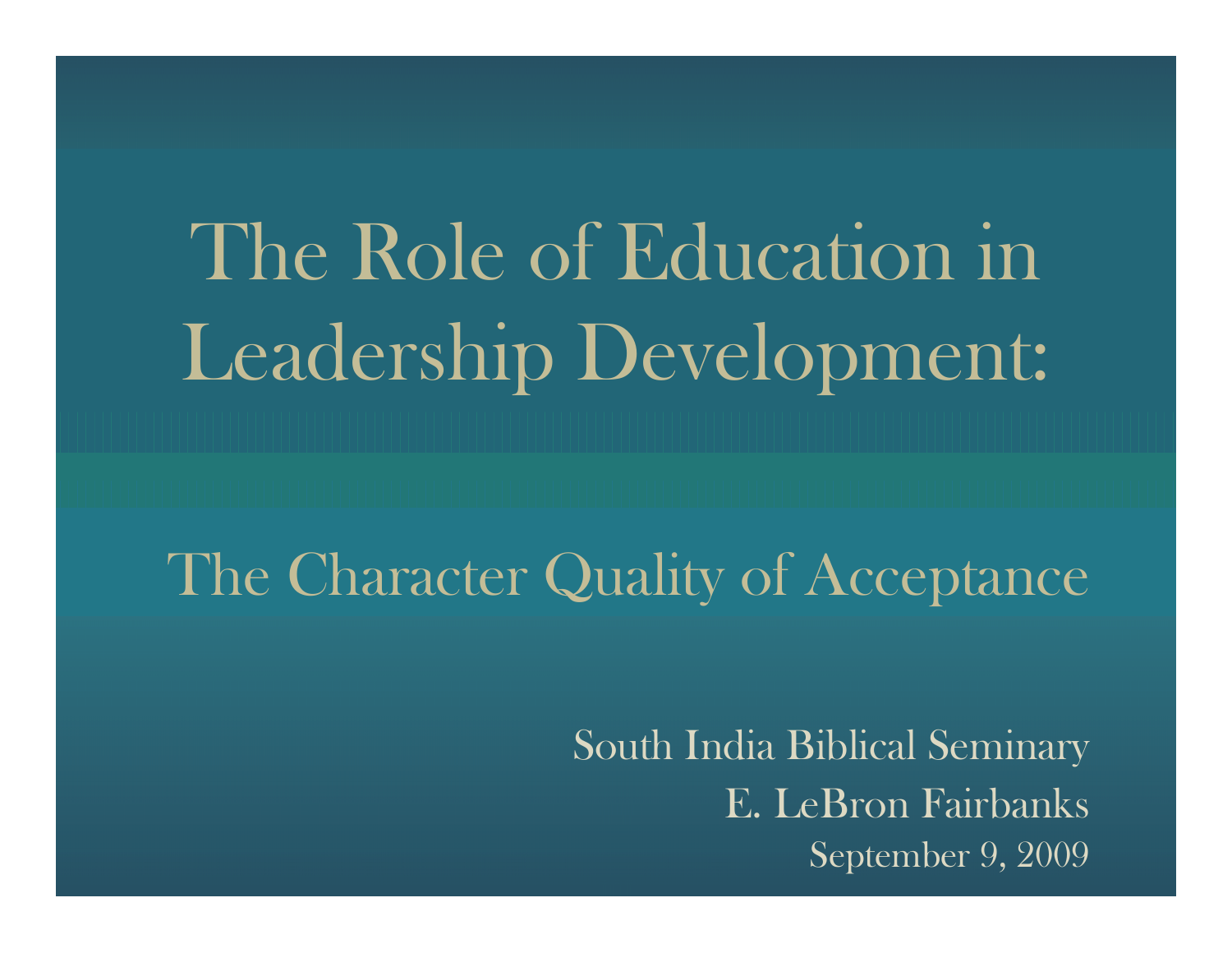"Leaders need two thingscharacter and strategy. If you can only do one, drop strategy."

General Norman Schwarzkopf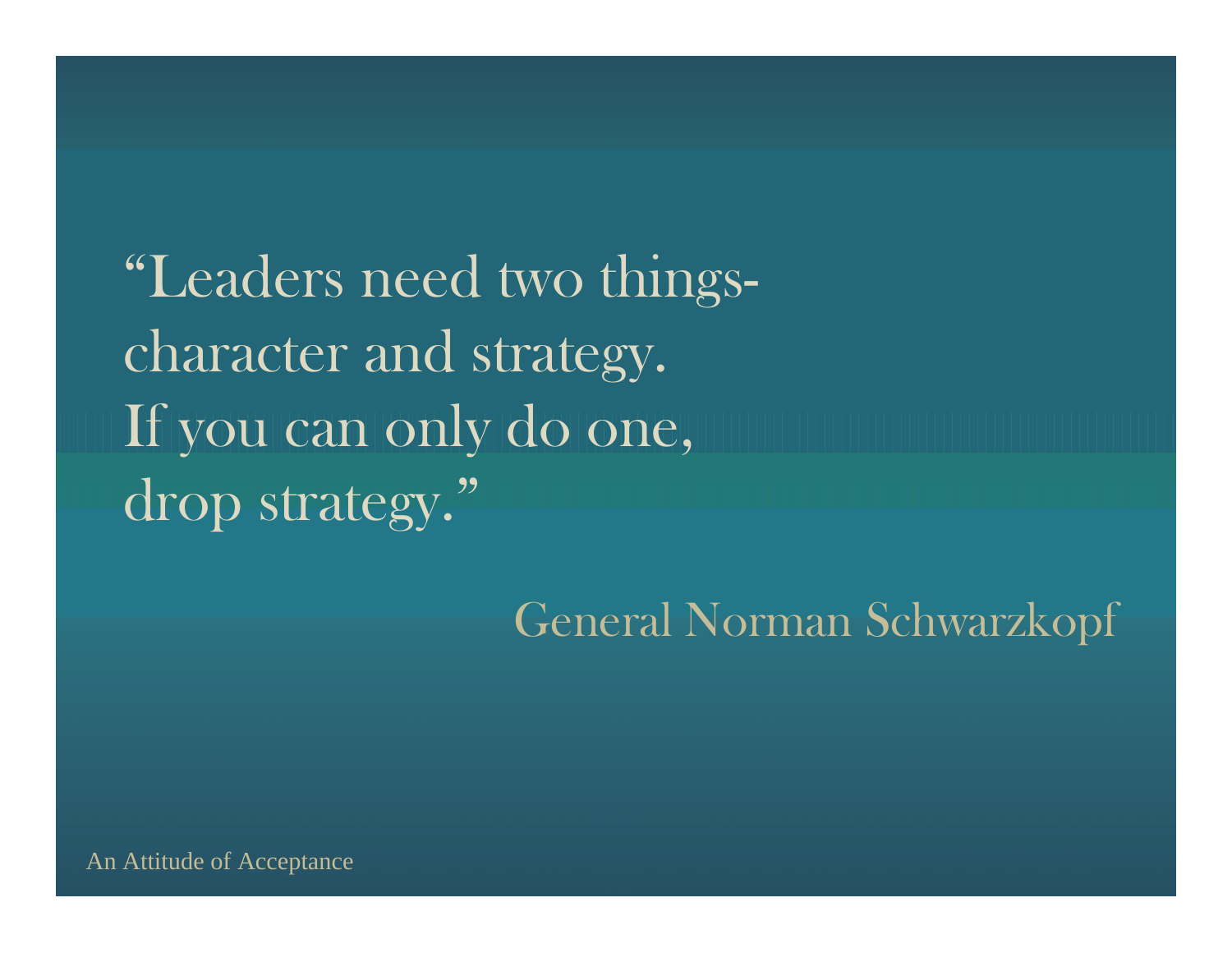#### The Joy and Pain of Leadership



PAIN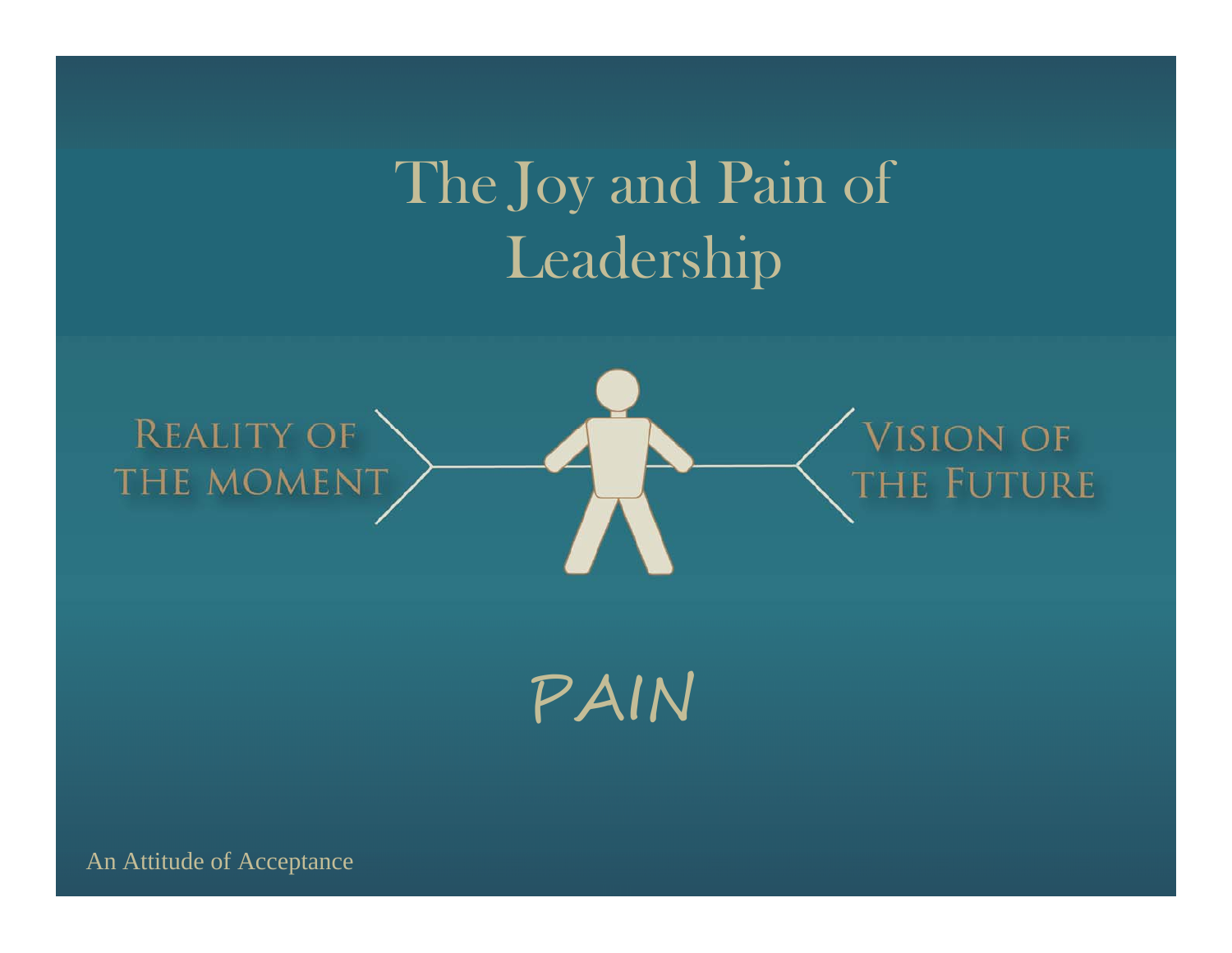"Accept one another then, just as Christ accepted you, in order to bring praise to God."

#### Romans 15:7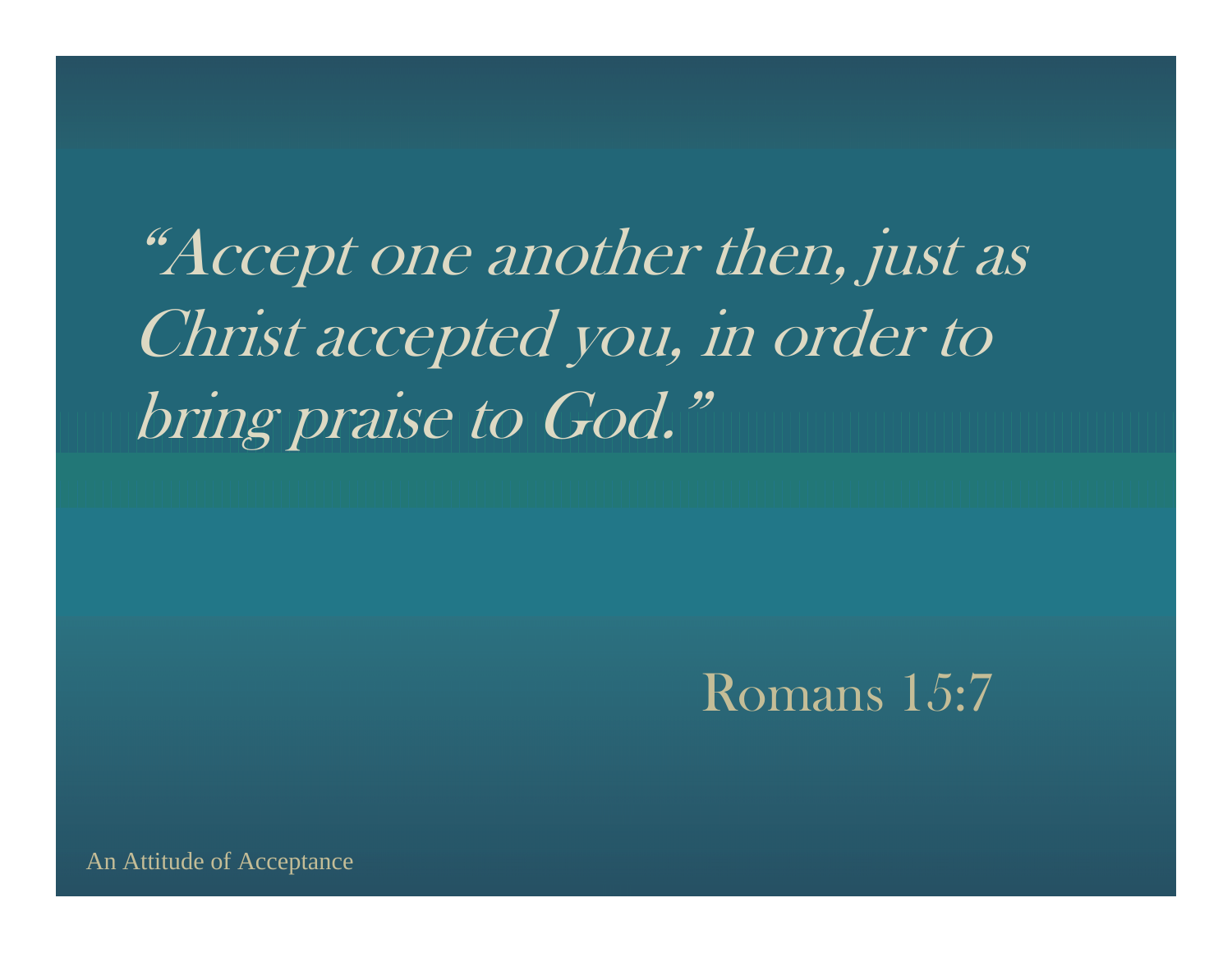Acceptance is…

 $\triangleright$  The ability to communicate value, regard, worth, and respect to others.

 $\triangleright$  The ability to make people feel significant, honored, and esteemed.

 $\triangleright$  At the heart of leading with a servant heart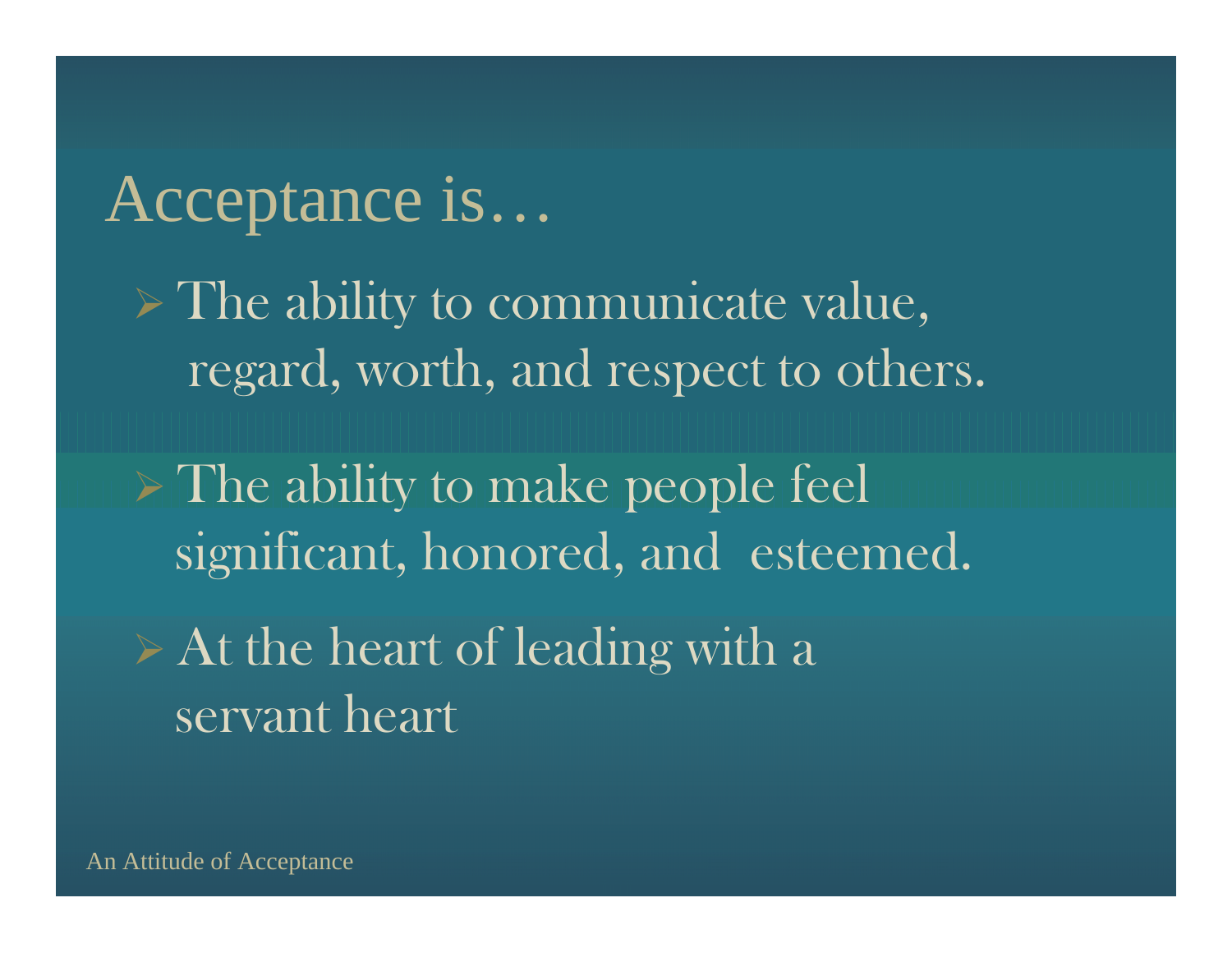An Attitude of Acceptance is shaped and nurtured by three convictions:

Who we are as people of God

 $\triangleright$  What we are to do in the work of God

 $\triangleright$  How we live together as a family of God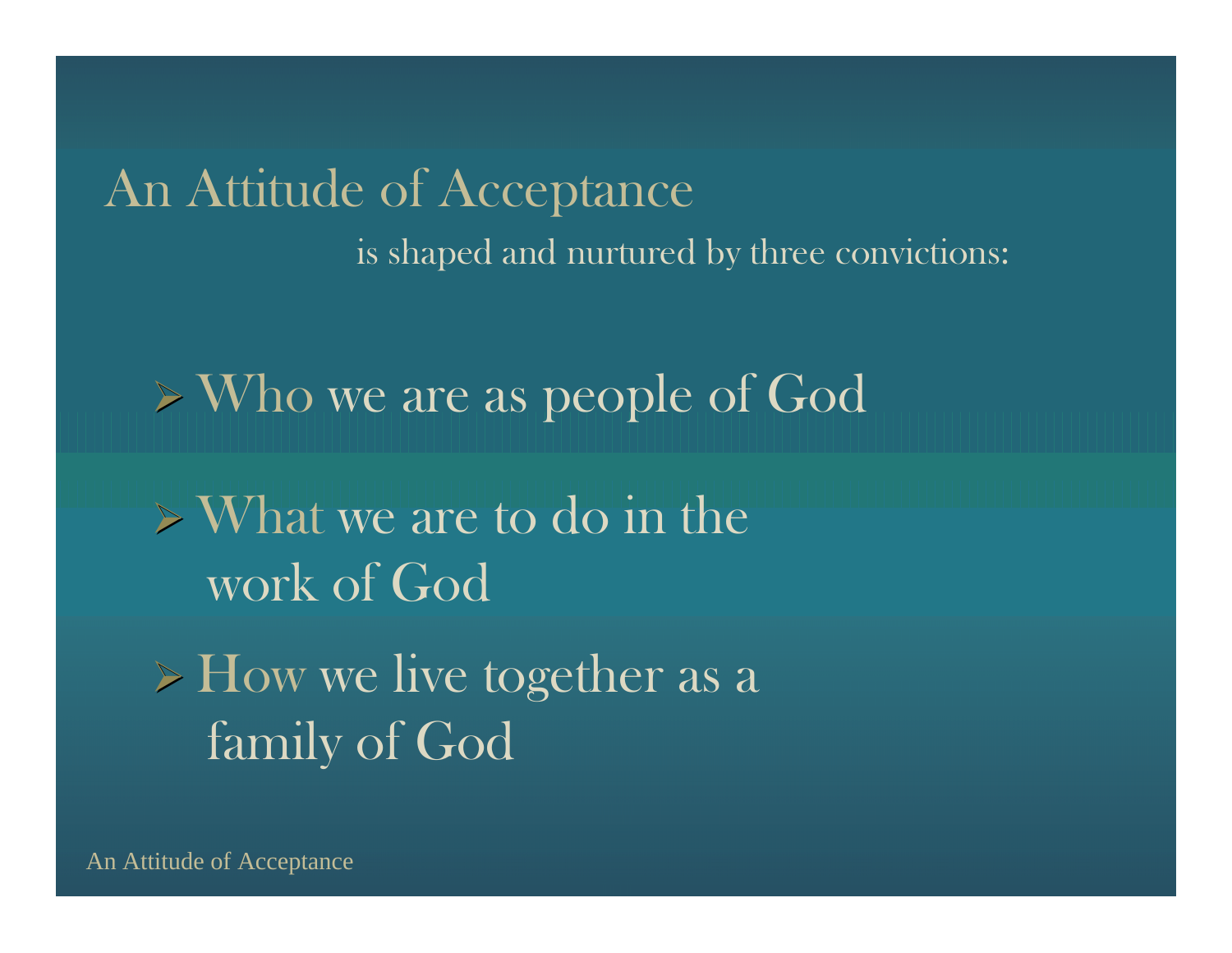#### Conviction #1

## Acceptance of Others is rooted in a VISION FOR MINISTRY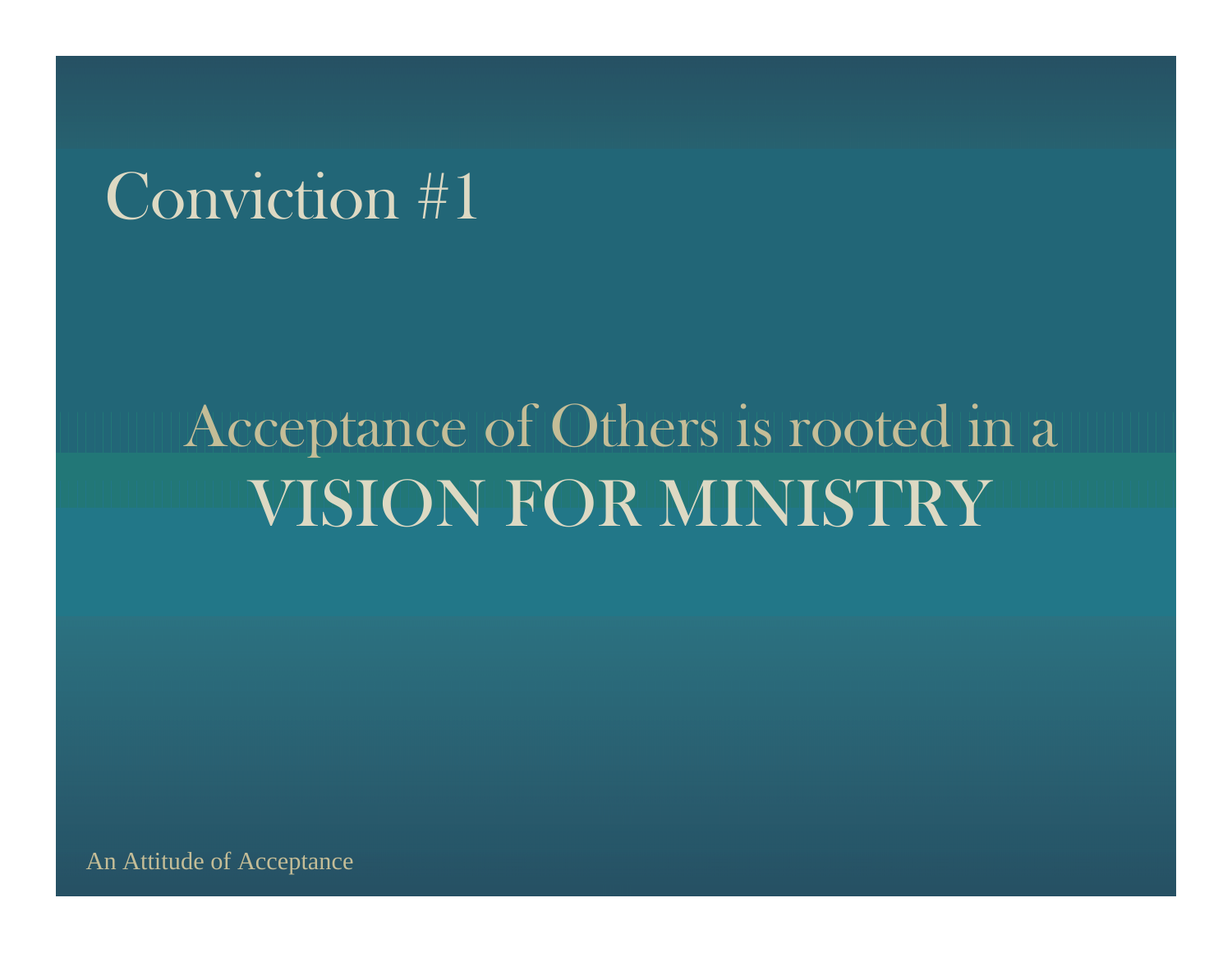#### We are, as Christians…

- **EXECUTE:**  $\triangleright$  Brothers and sisters in Christ
- Members together in Christ's body



- A fellowship of God's people
- A microcosm of the Kingdom of God on earth
- A community of faith
- A sacramental community in and through which the grace of God flows

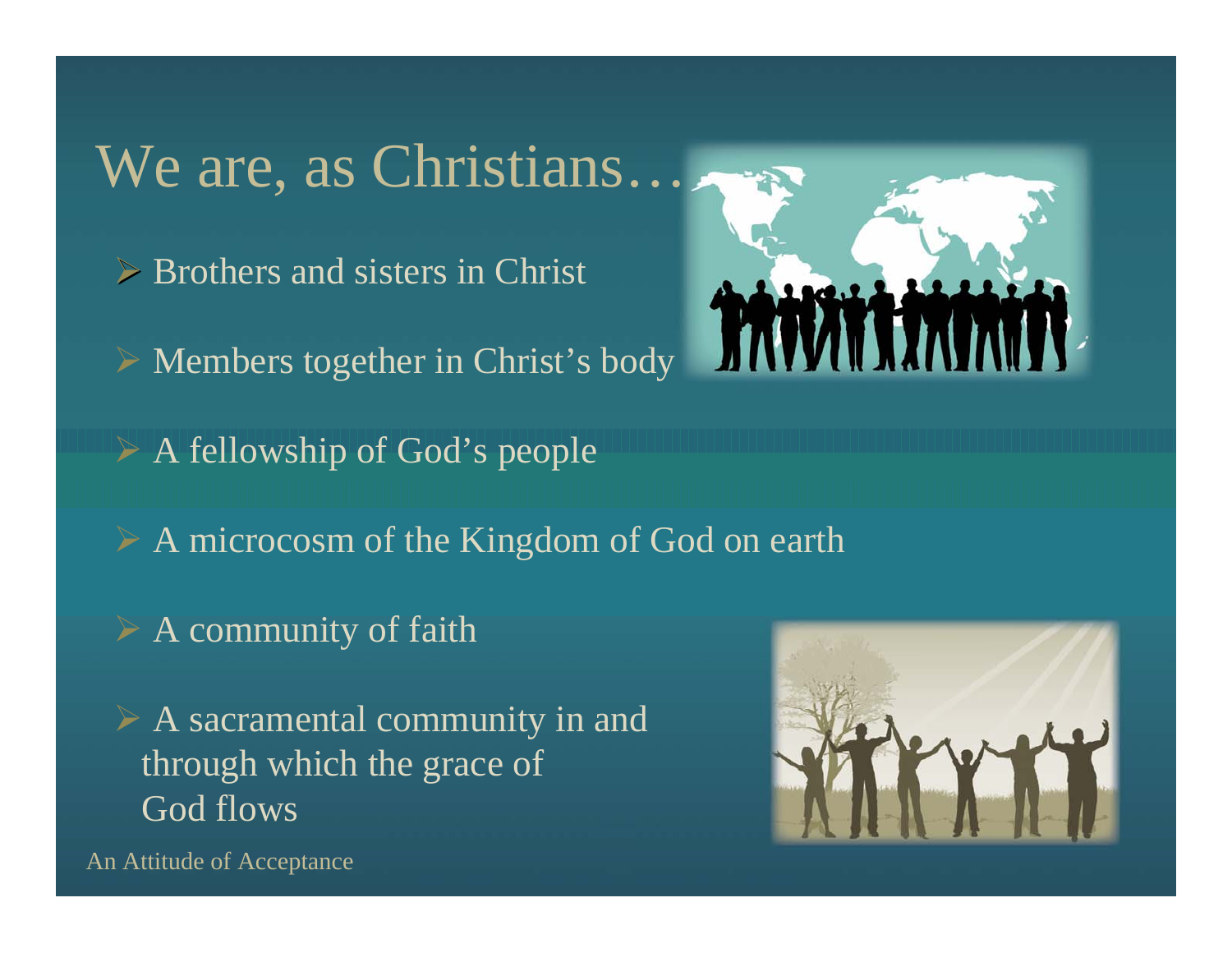The People of God are called and Spirit-empowered To incarnate HIS healing, guiding, sustaining, and reconciling work….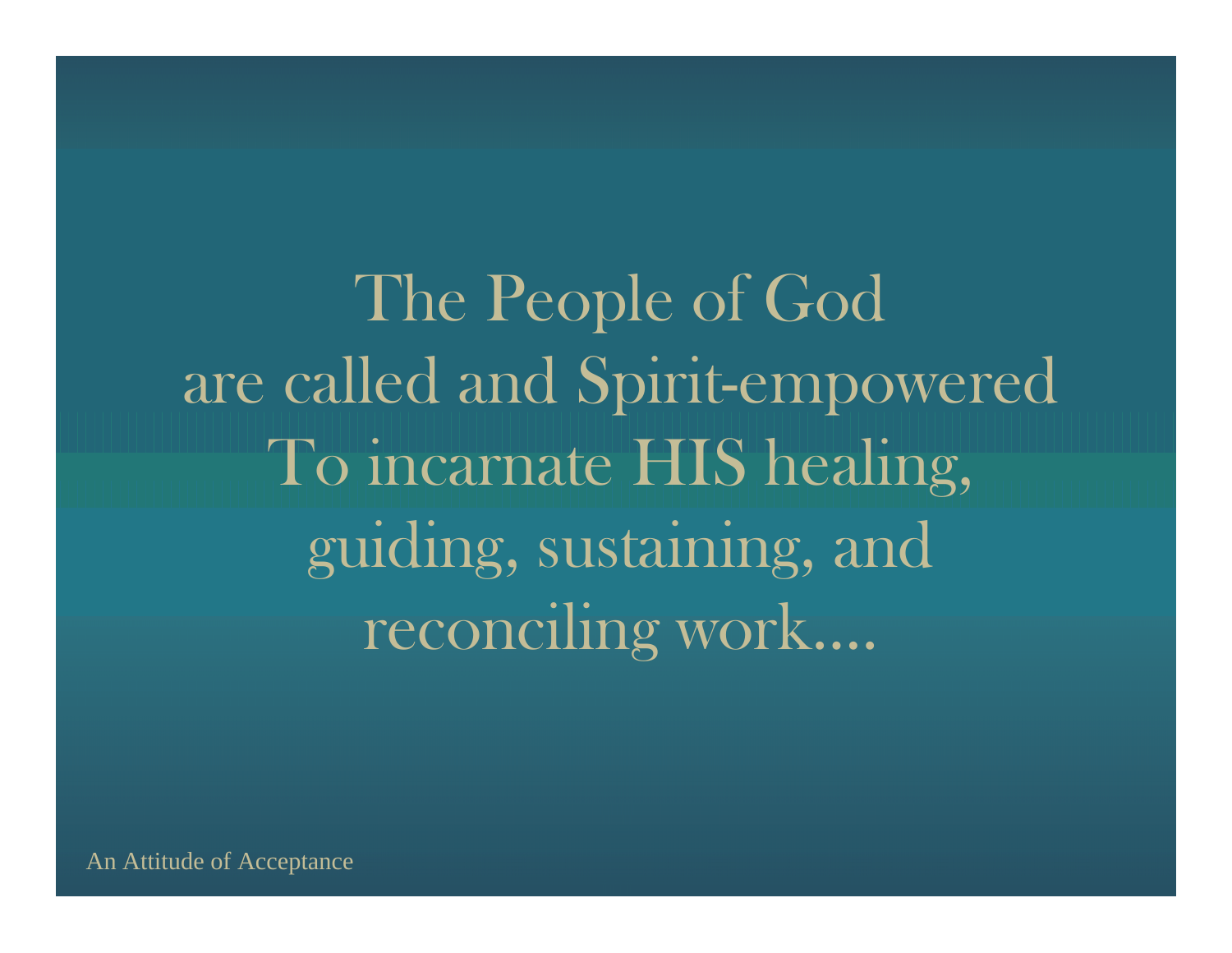**The relationship between the ministry of the pastor/teacher and the ministry of the community of faith whom he/she leads.**

**GRACE ‐** Ephesians 2:8‐9 We were dead. By grace through faith…now we are alive! God first loved the world. God initiates all activity for reconciliation and enables His children through grace to participate with Him in His ministry.

**CHURCH ‐** Ephesians 2:19‐22 By grace we are incorporated into God's family and become: The People of God, The Body of Christ, and The Fellowship of the Spirit.

**MINISTRY**‐ II Corinthians 5:18; 9:12 The Church's mission is the continuing ministry of Jesus, the ministry of reconciliation…"As the Father has sent me, so send I you." God acts in the world through His People. The ministry of reconciliation is made known through the enabling power of the indwelling Spirit of Christ.

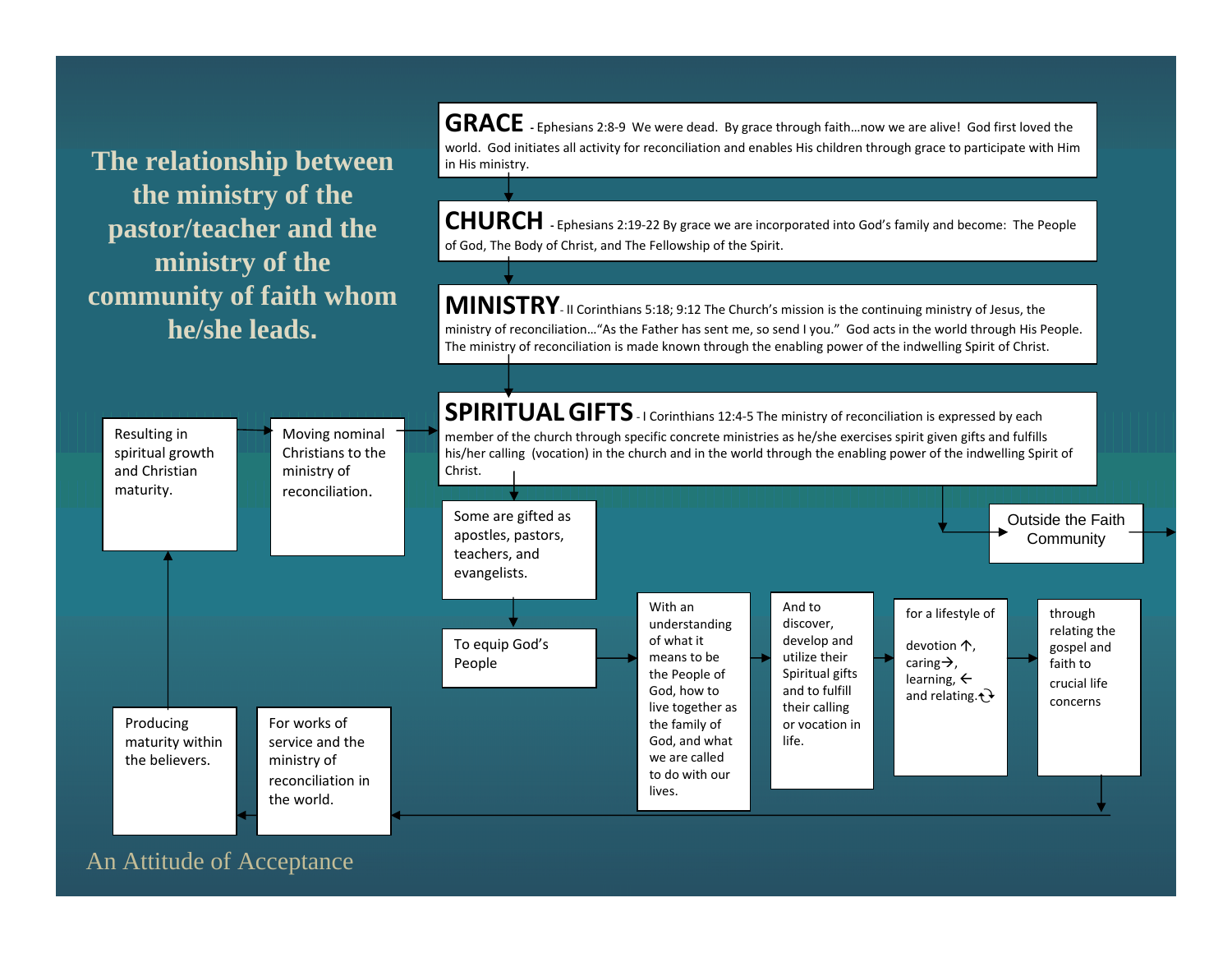#### Conviction #2

## Acceptance of Others is rooted in a PASSION FOR FORMATION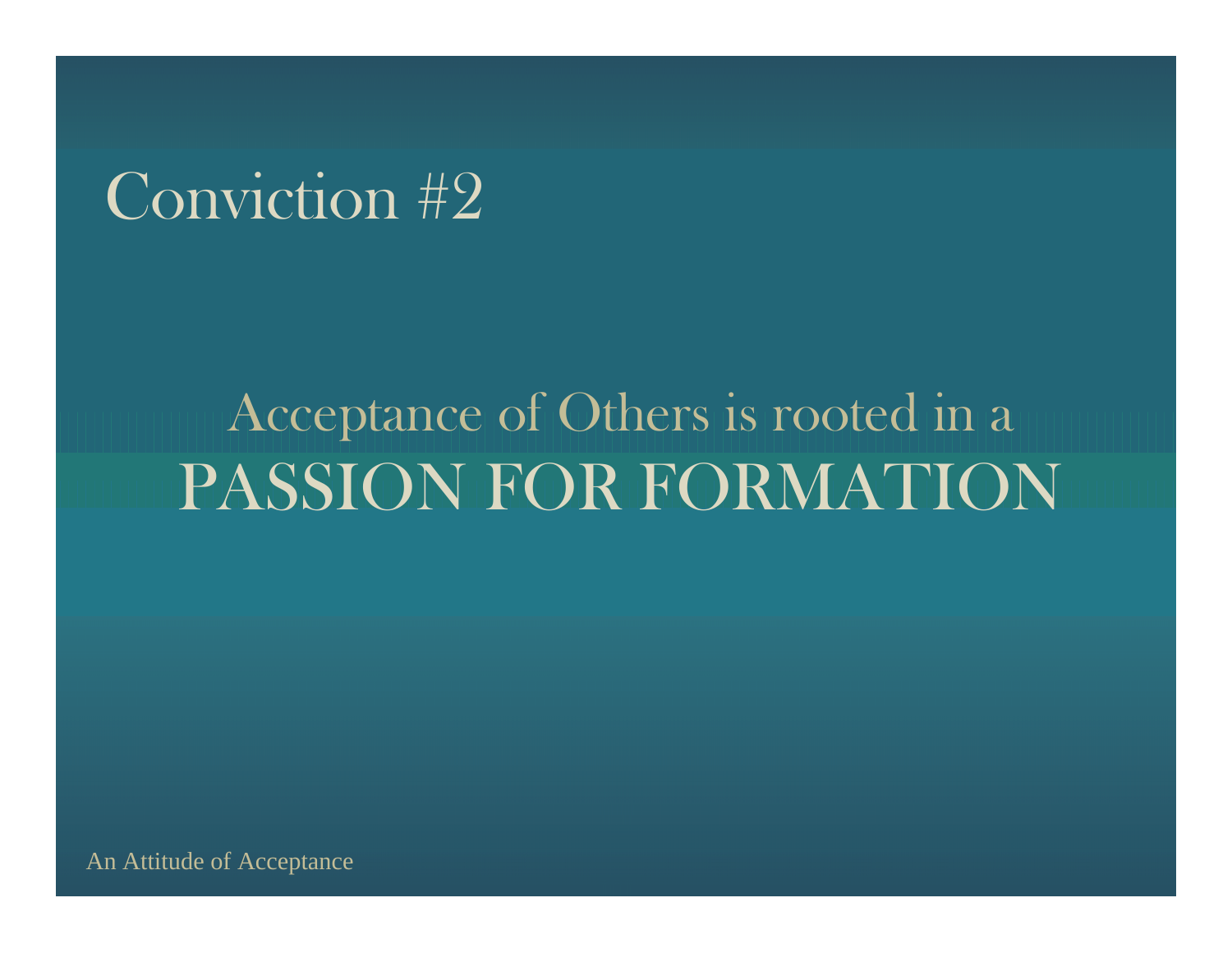"Christian leadership is humble service to others for the purpose of enabling them, through teaching and example, to live their lives under the Lordship of Christ, and to understand, accept, and fulfill their ministry to each other and their mission to the world."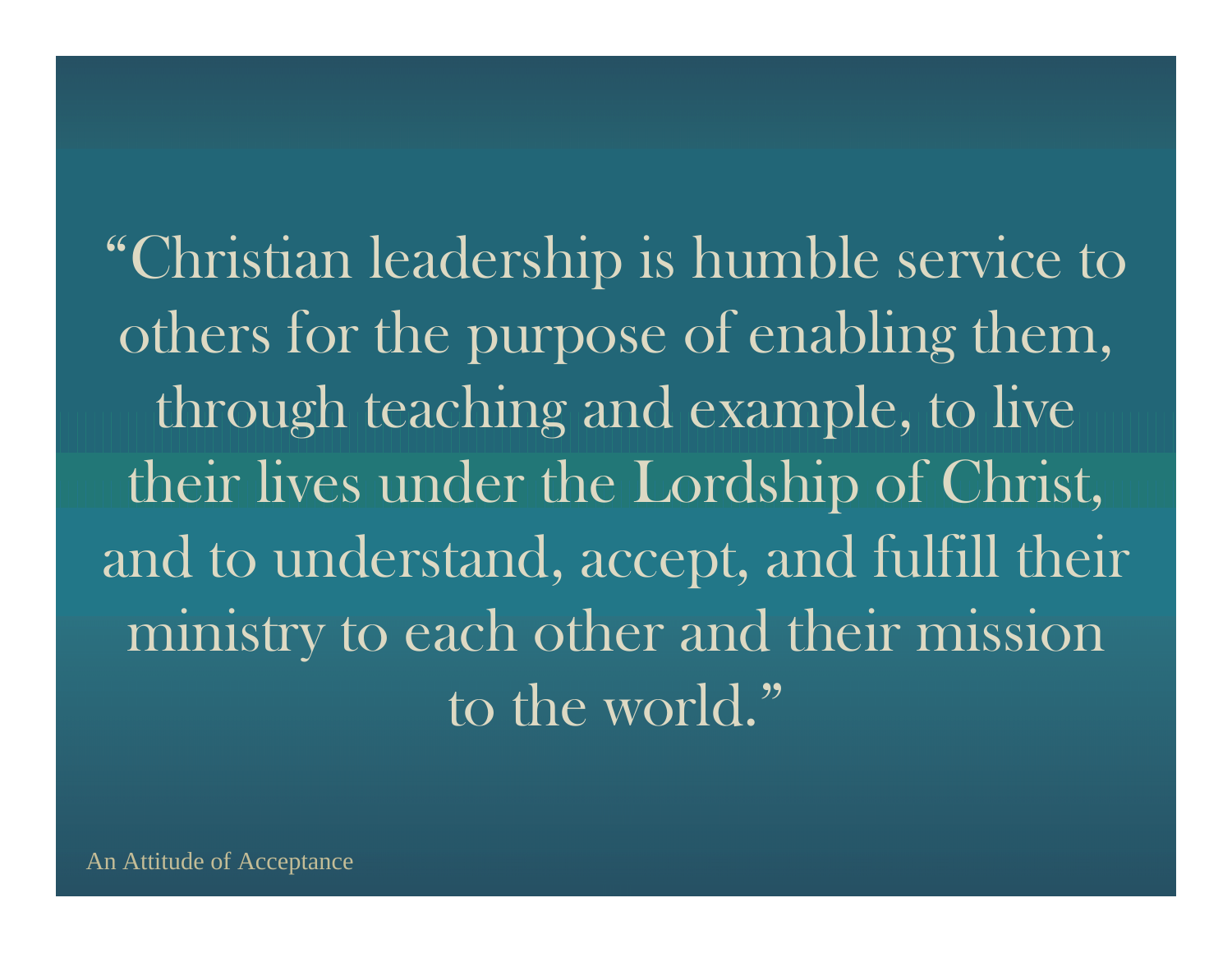"Leadership is known by the personalities it enriches, not by those it dominates or captivates."

#### Dr. Harold Reed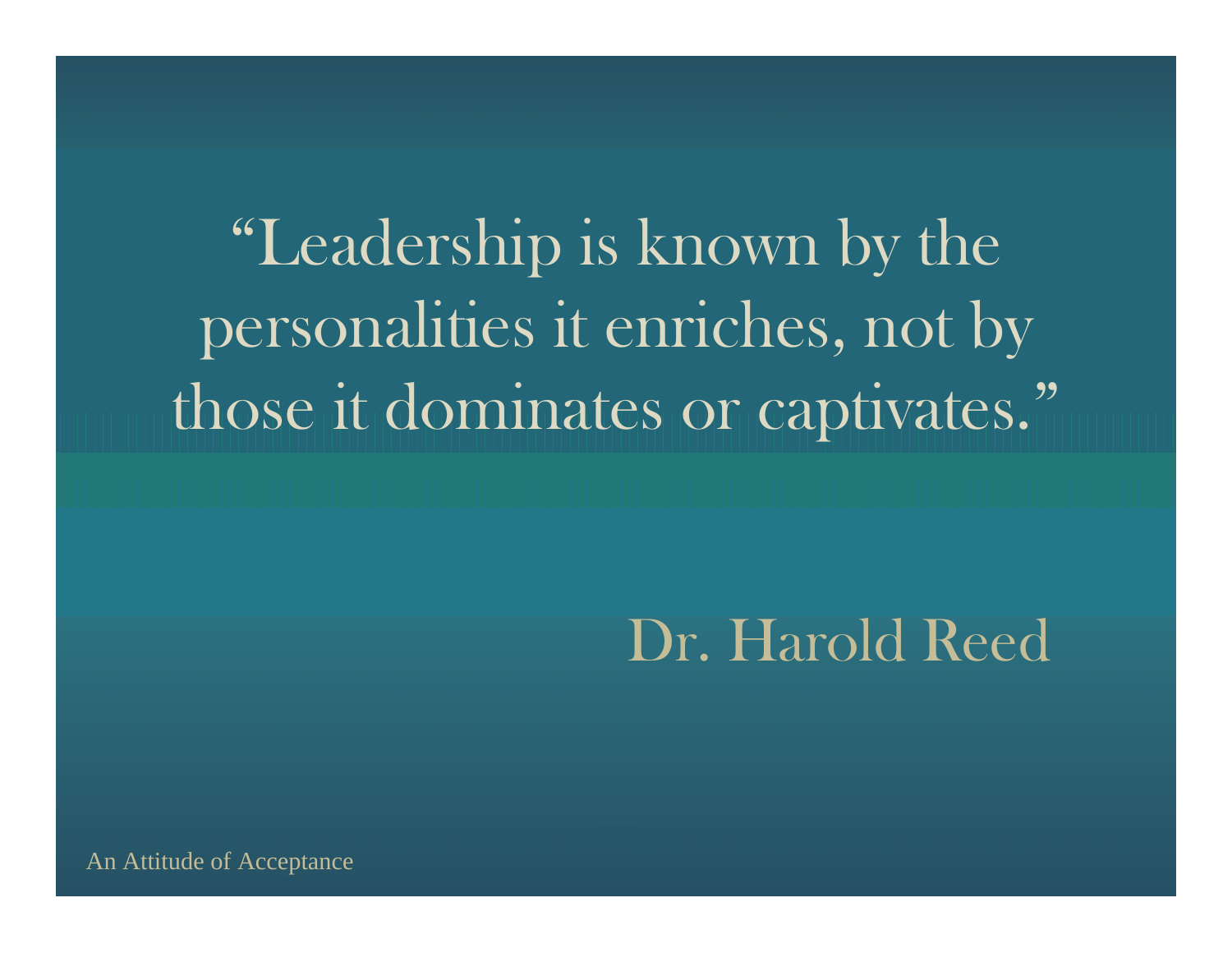## Ask Yourself

 $\triangleright$  How can *my* ministry of servant leadership enable *others* to fulfill *their* ministry to each other and their mission in the world?

 Are the people being served growing as Christians?

 Are they themselves becoming servants?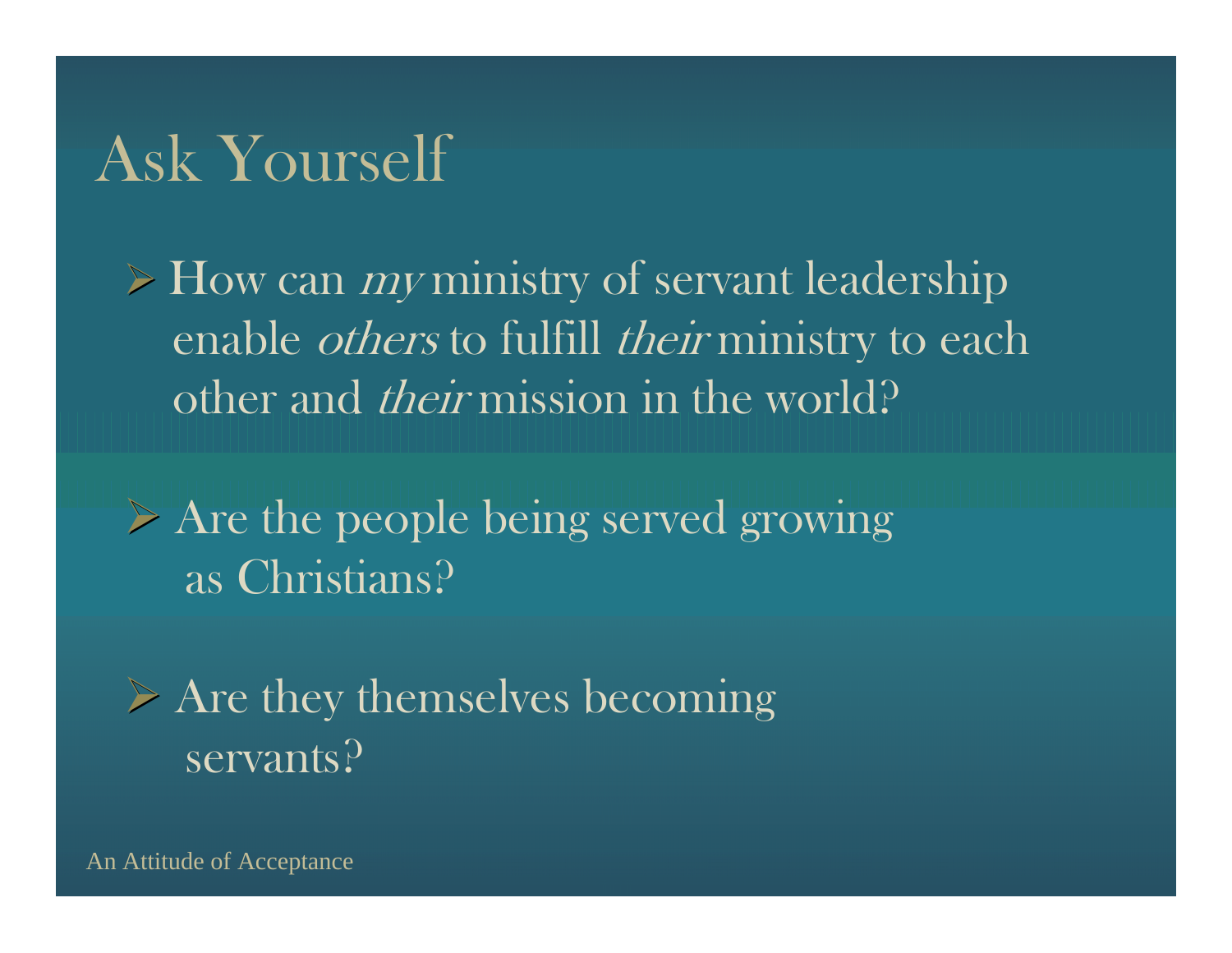"Walk Worthy…

 Be humble, **≻ Gentle, Patient**, Supportive of one another… Through speaking the truth in love."

Ephesians 4:1-3,15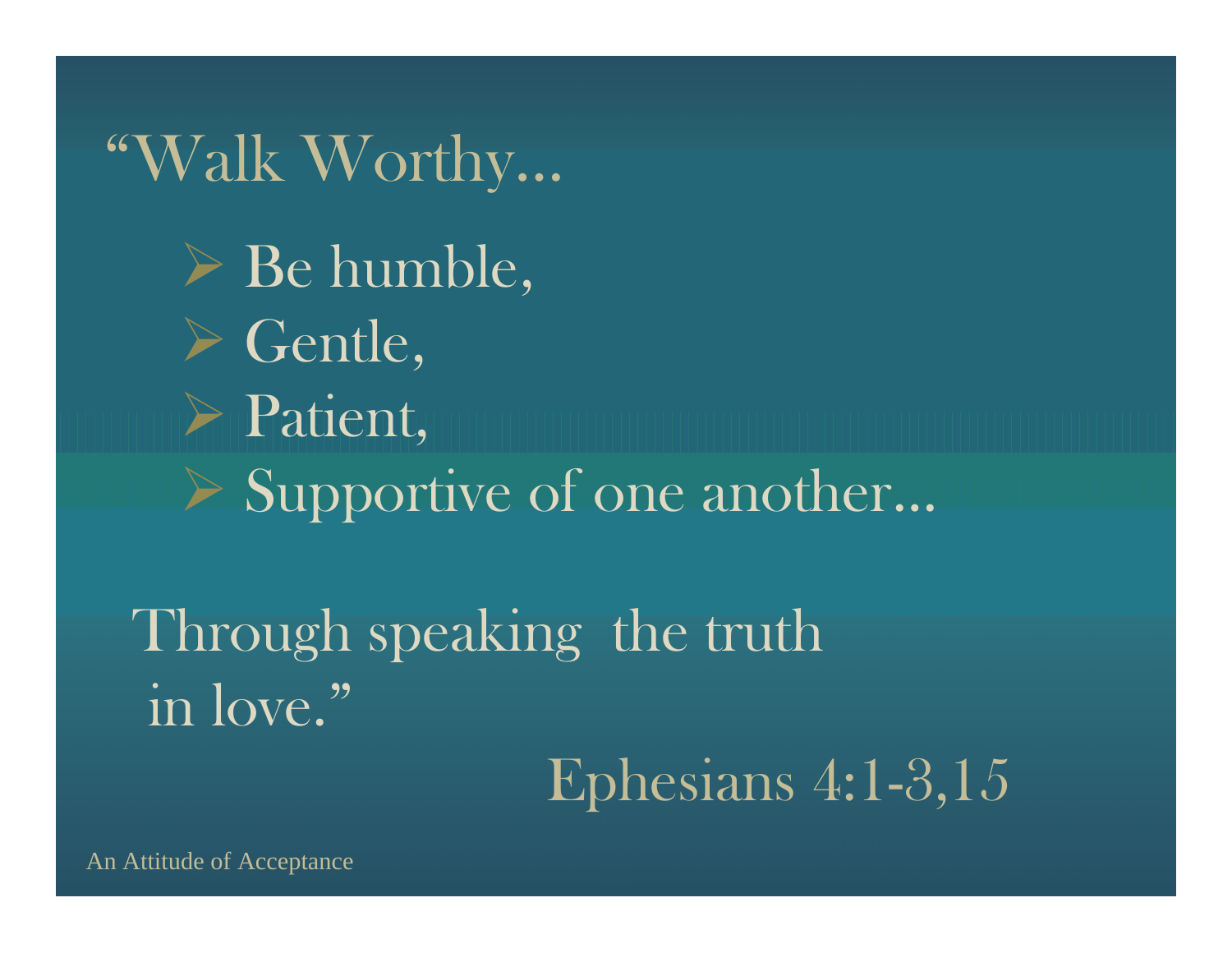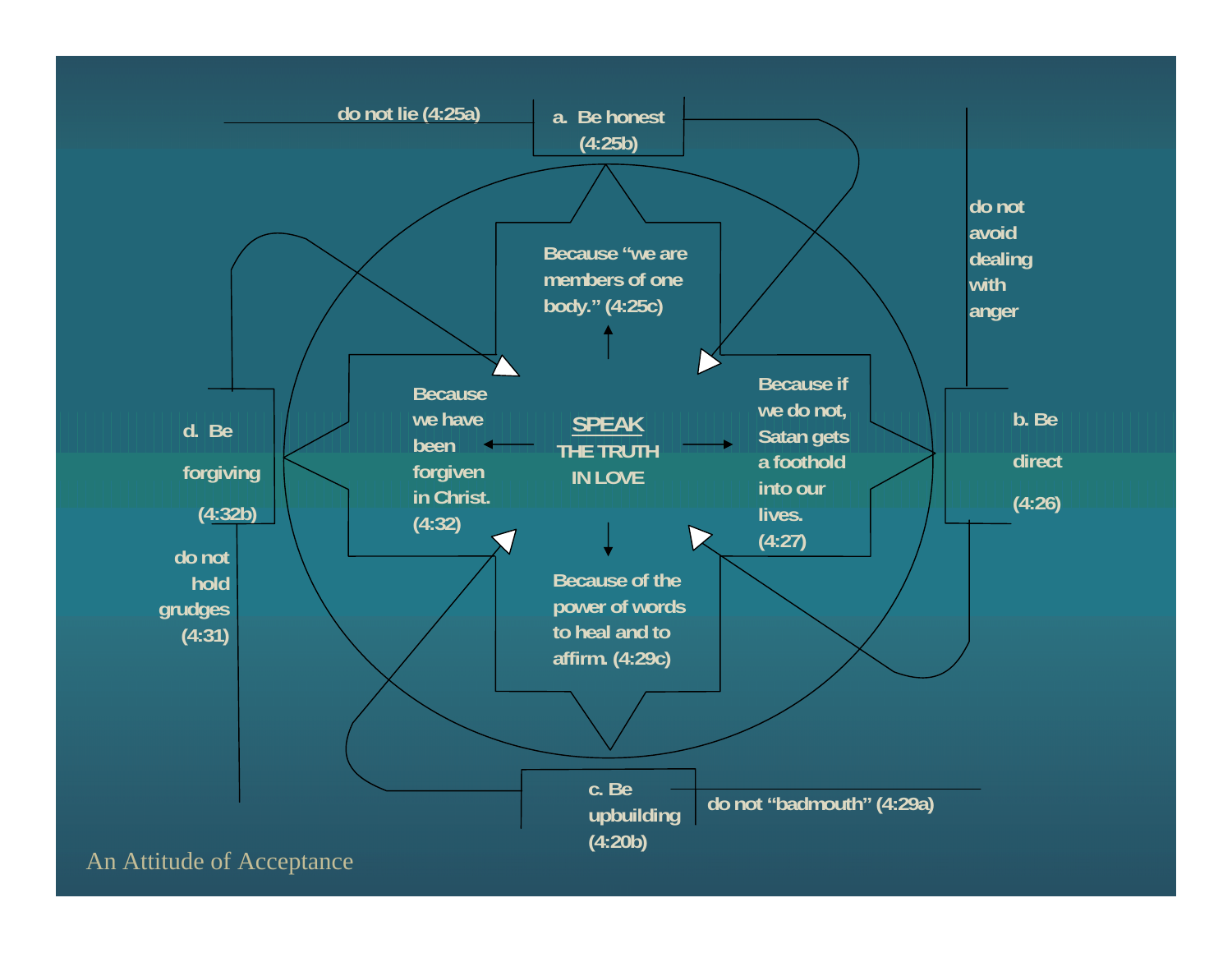#### This Conviction allows us to be…

Honest with Believers

 $\triangleright$  Immediate in Dealing with Conflict

Up-building with our words

Forgiving, even when others do not forgive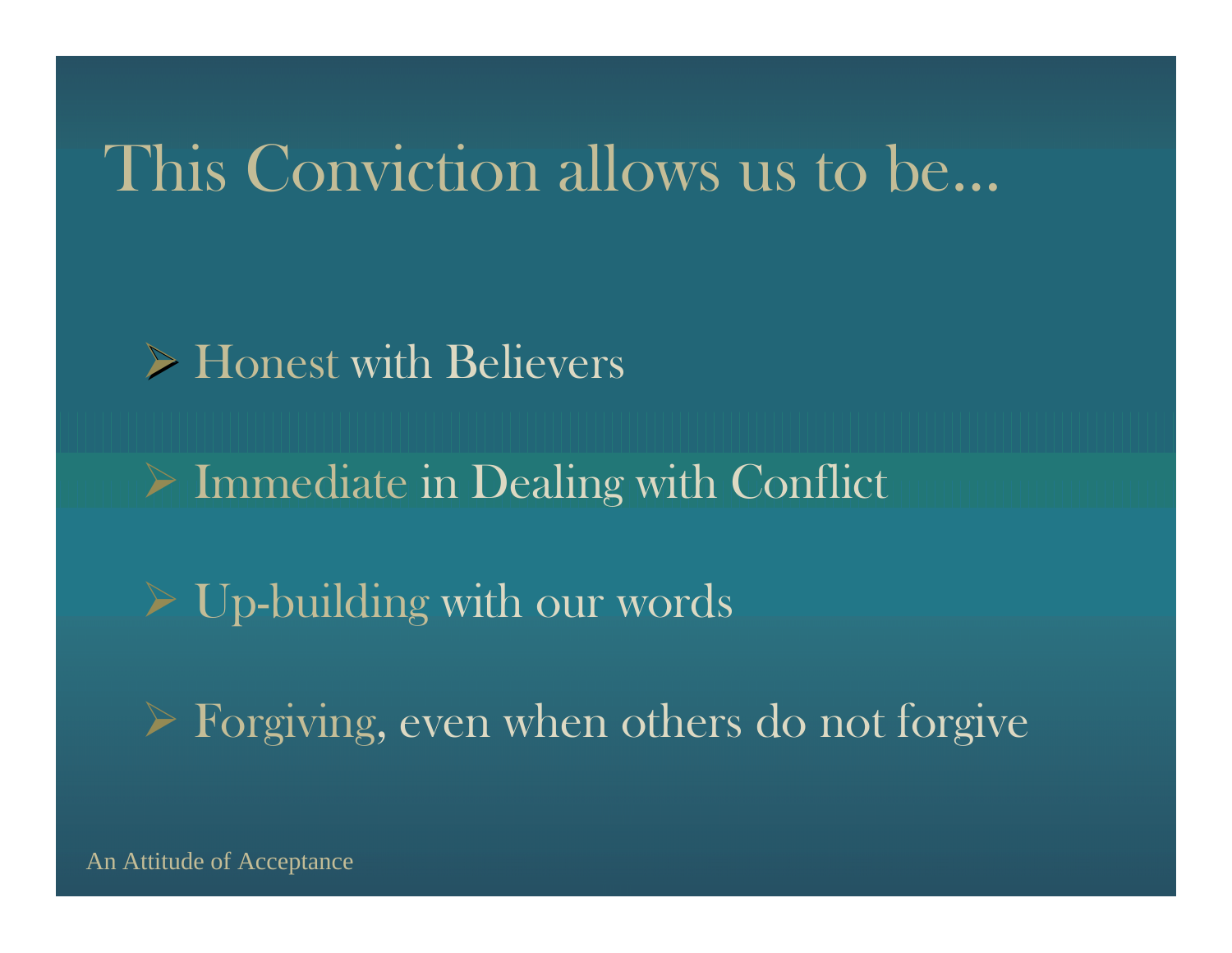#### EPHESIANS 4:25, 30b

"Therefore each of you must put off falsehood and speak truthfully to his neighbor, for we are all members of one body...

And do not grieve the Holy Spirit of God *…*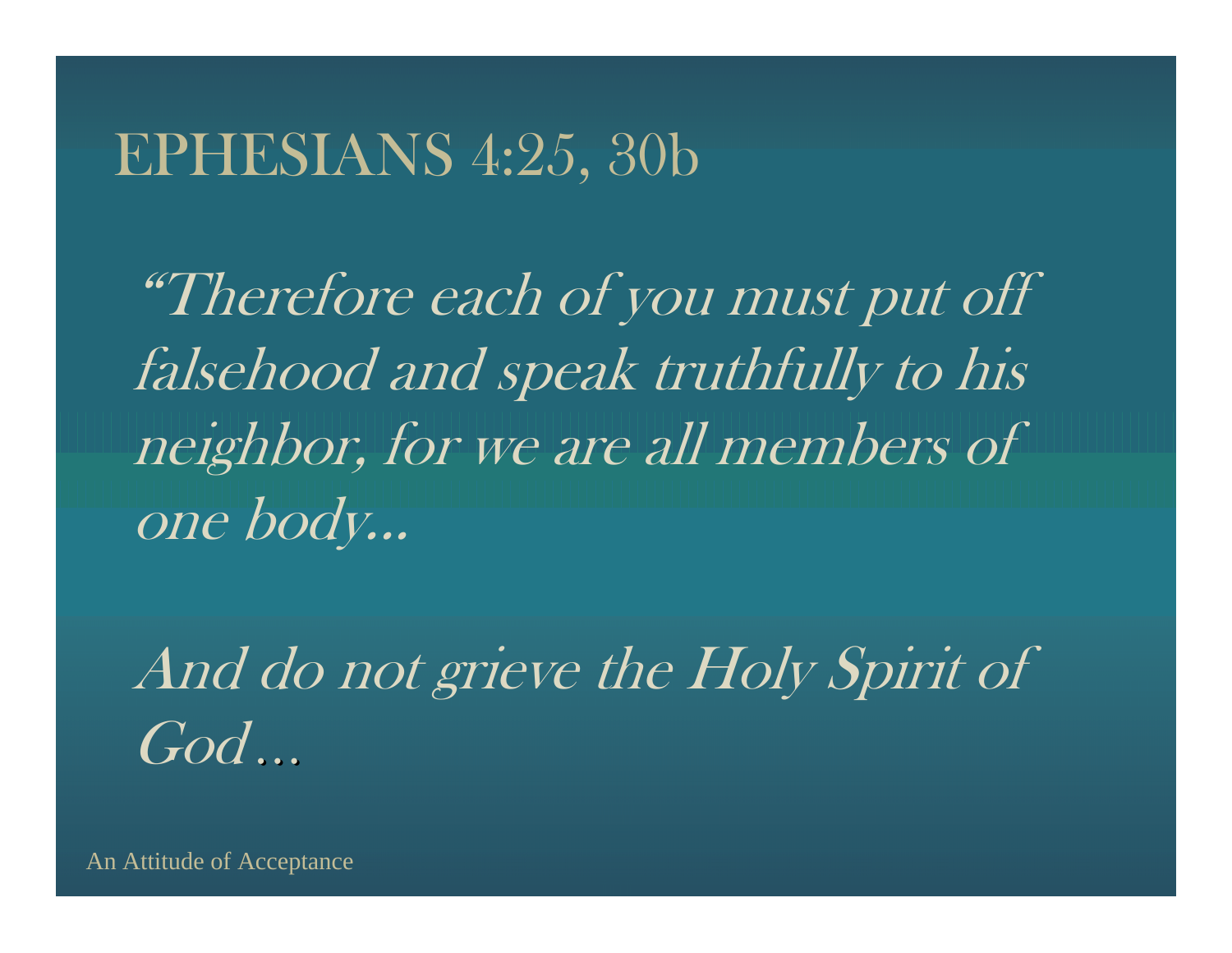#### Conviction #3

## Acceptance of Others is rooted in an OBSESSION FOR COMMUNITY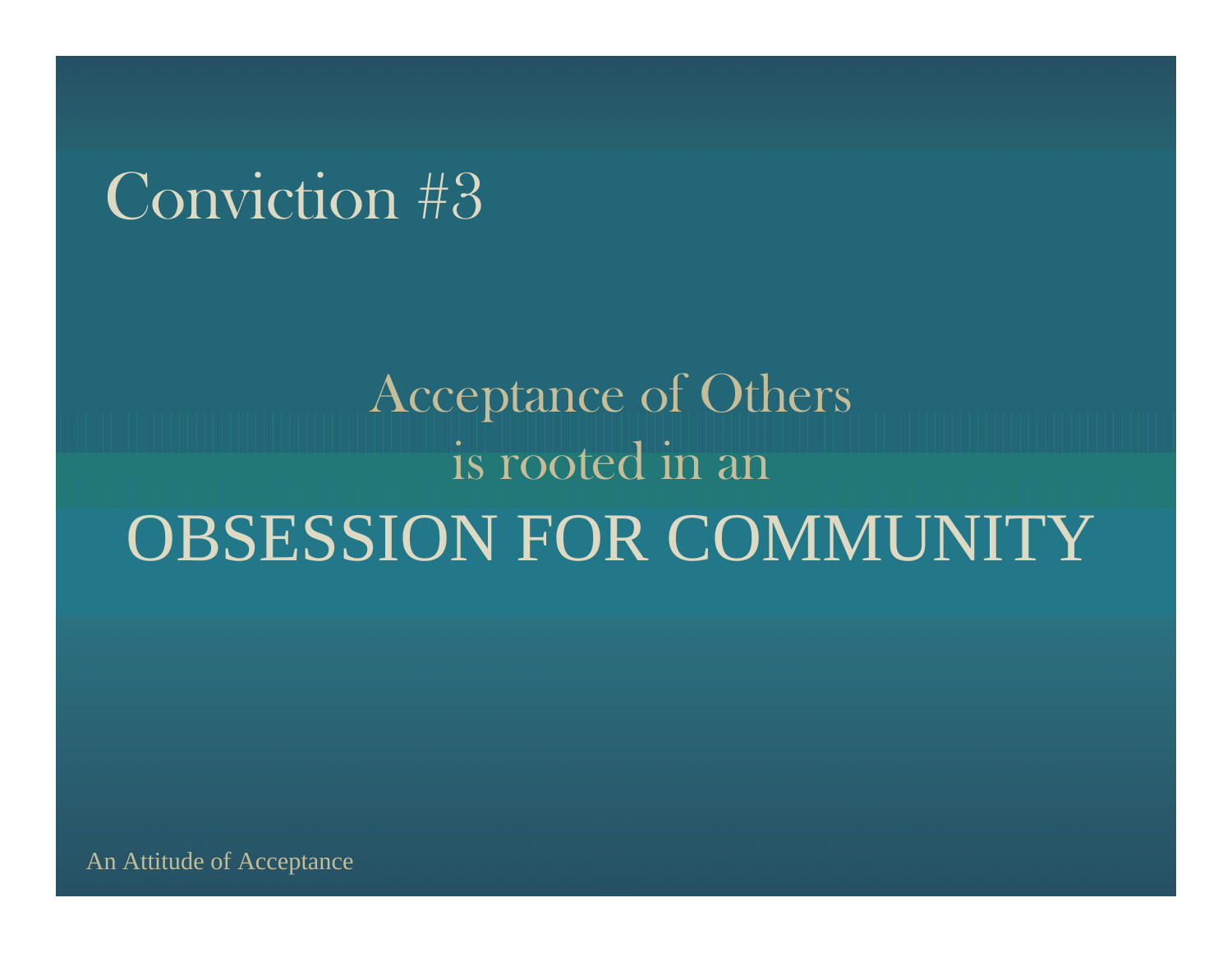

Dietrich Bonhoeffer

Life Together: The Classic Exploration of Faith and **Community** 1. Holding One's Tongue 2. Meekness3. Listening 4. Active Helpfulness 5. Bearing (Supporting) 6. Proclaiming 7. Authority (Leadership) Expressions of Ministry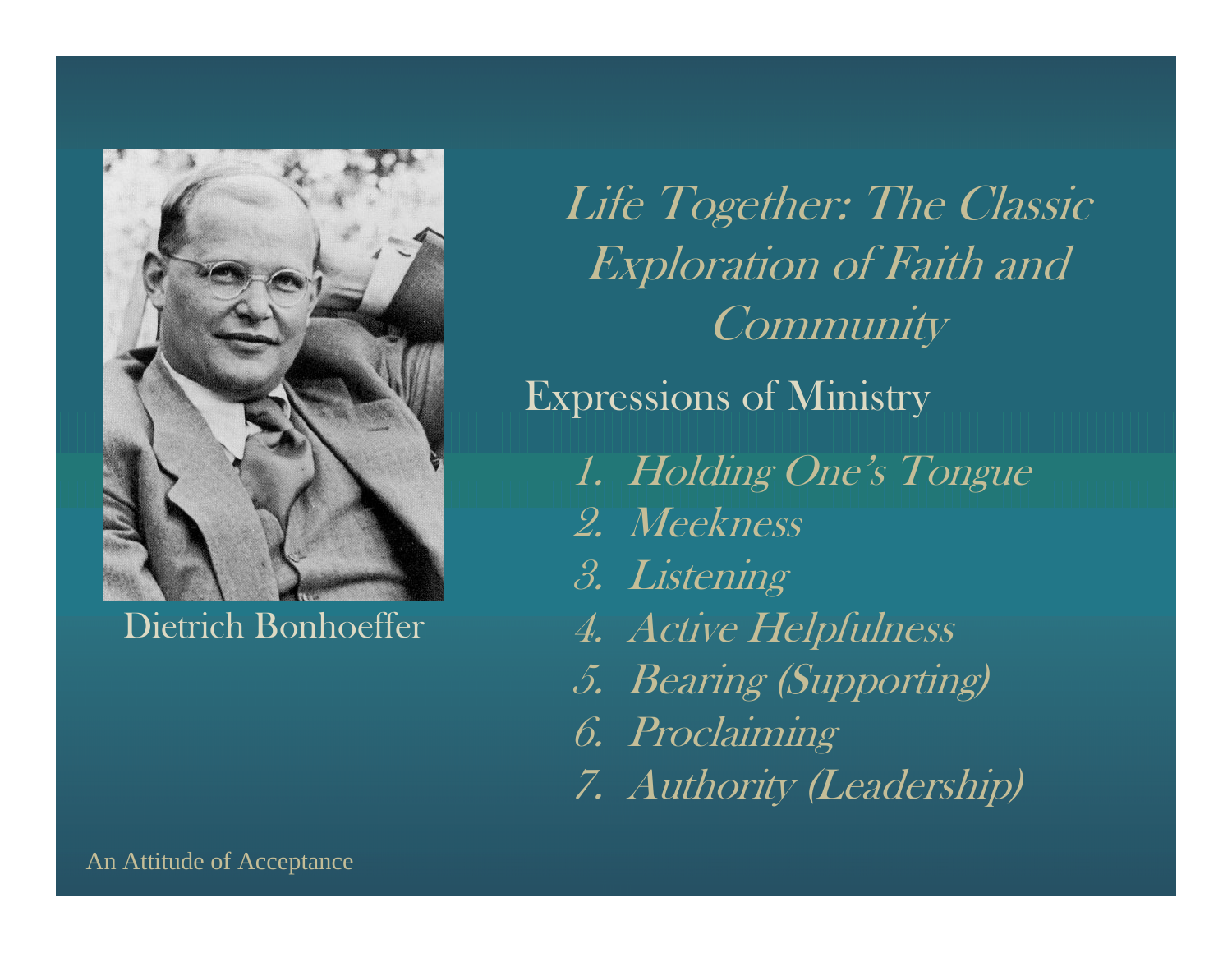#### Six Important Lessons

1.Good and godly people often see things differently

2. Many issues over which we experience conflict are culturally based and not a violation of scripture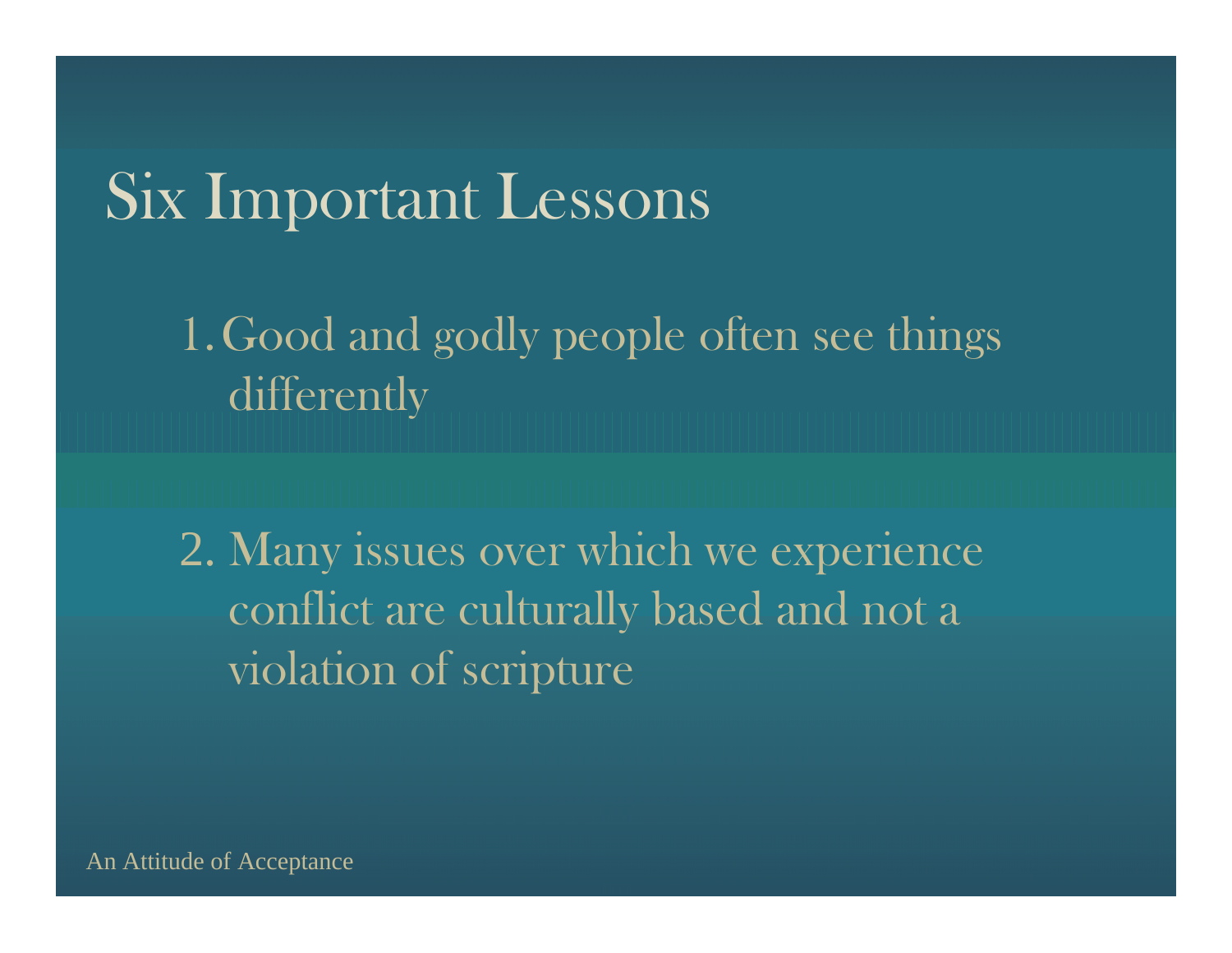#### Six Important Lessons

3. Differences that divide us have the potential to alienate members of the body of Christ and to impact negatively the work of God in our communities

4. Acceptance of our brothers and sisters in Christ who differ with us is to love, respect, and honor them as God love them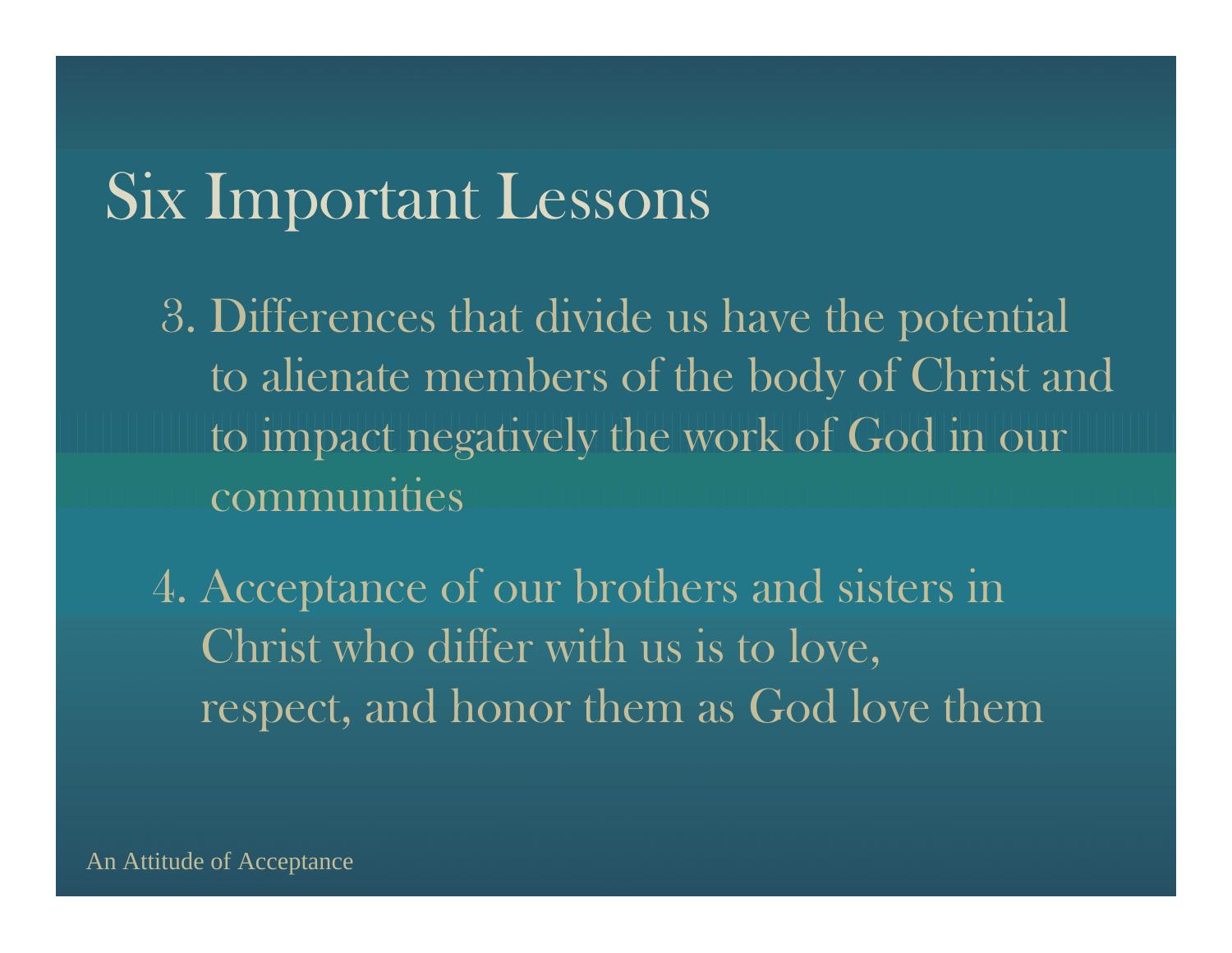#### Six Important Lessons

5. Acceptance of others implies that we can learn from them

6. We must find ways to communicate acceptance to those who have not bowed to the Lordship of Christ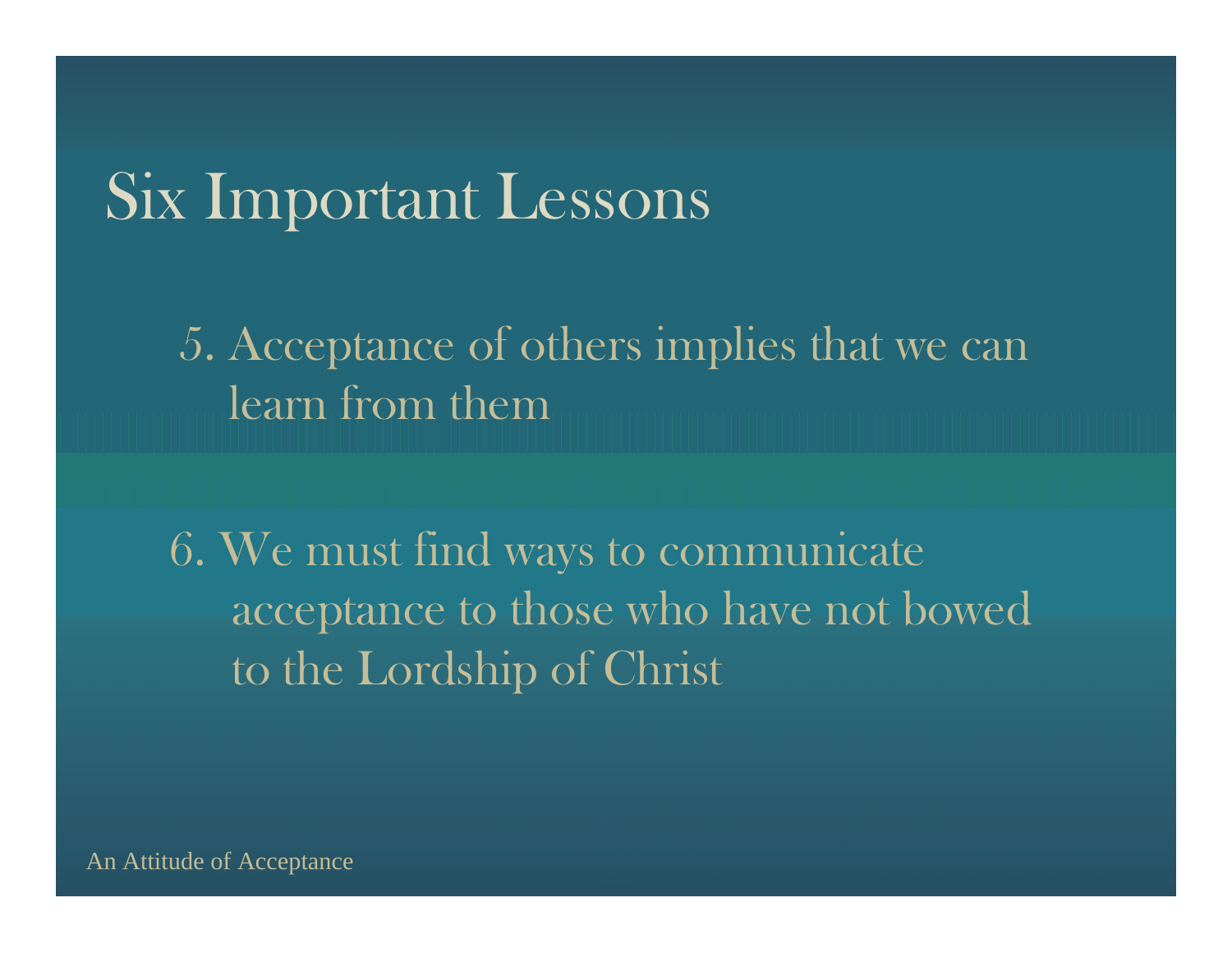## Luke 6:40

#### When a student is fully trained he will become like his teacher.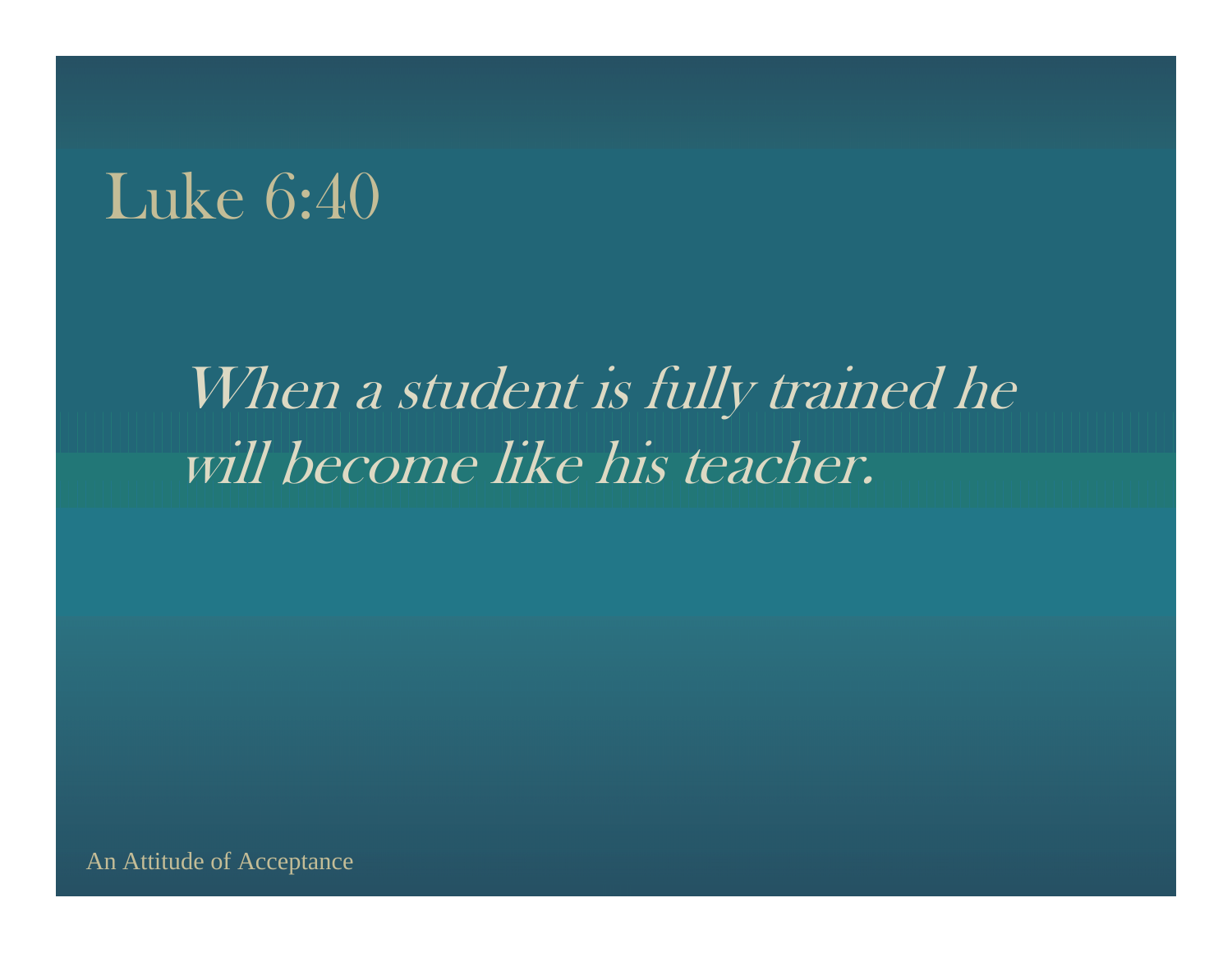I Love YouI Accept You I Respect You I Need You I Trust YouI Serve You I Forgive You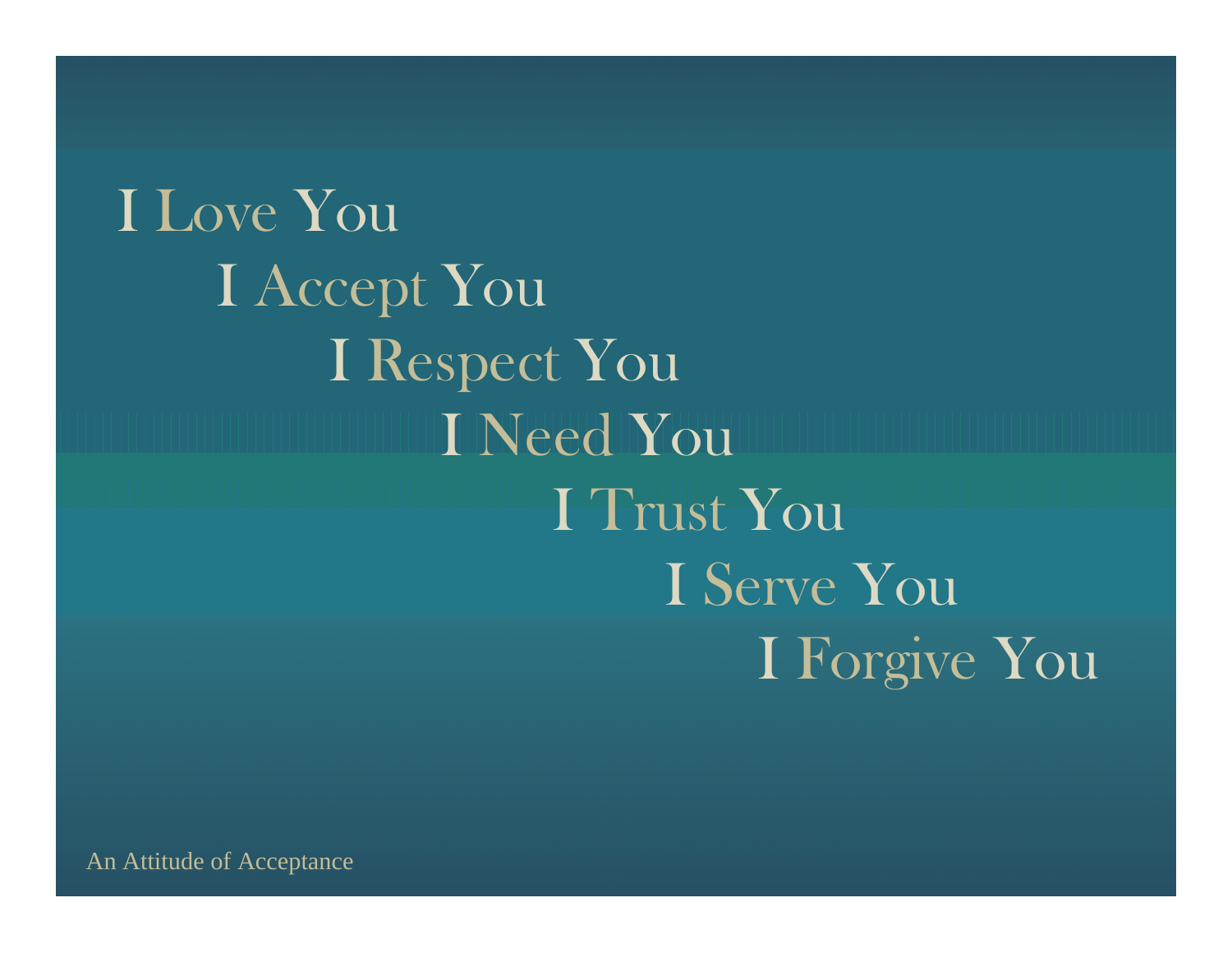Is not an "obsession with community" risky?

Will there be misunderstandings.<sup>2</sup>

Abuses? Betrayal? Pain?

 $Is$  it worth it?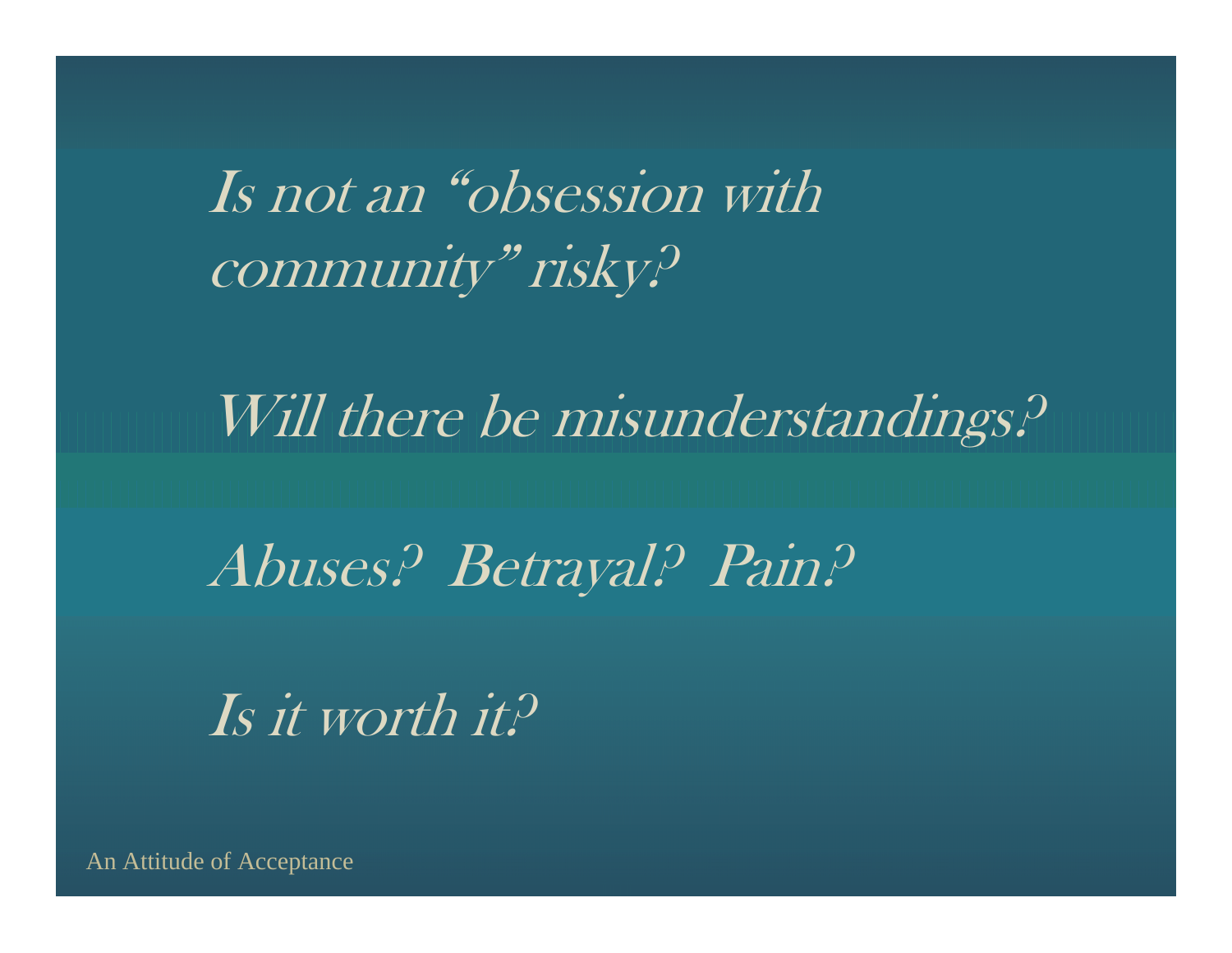$\triangleright$  Who we are as people of God What we are to doin the work of God $\triangleright$  How we live together as a family of God

 $\triangleright$  A Vision... **For Ministry**  A Passion… for Formation An Obsession… for Community Convictions  $\longrightarrow$  Create  $\longrightarrow$  An Attitude<br>of Acceptance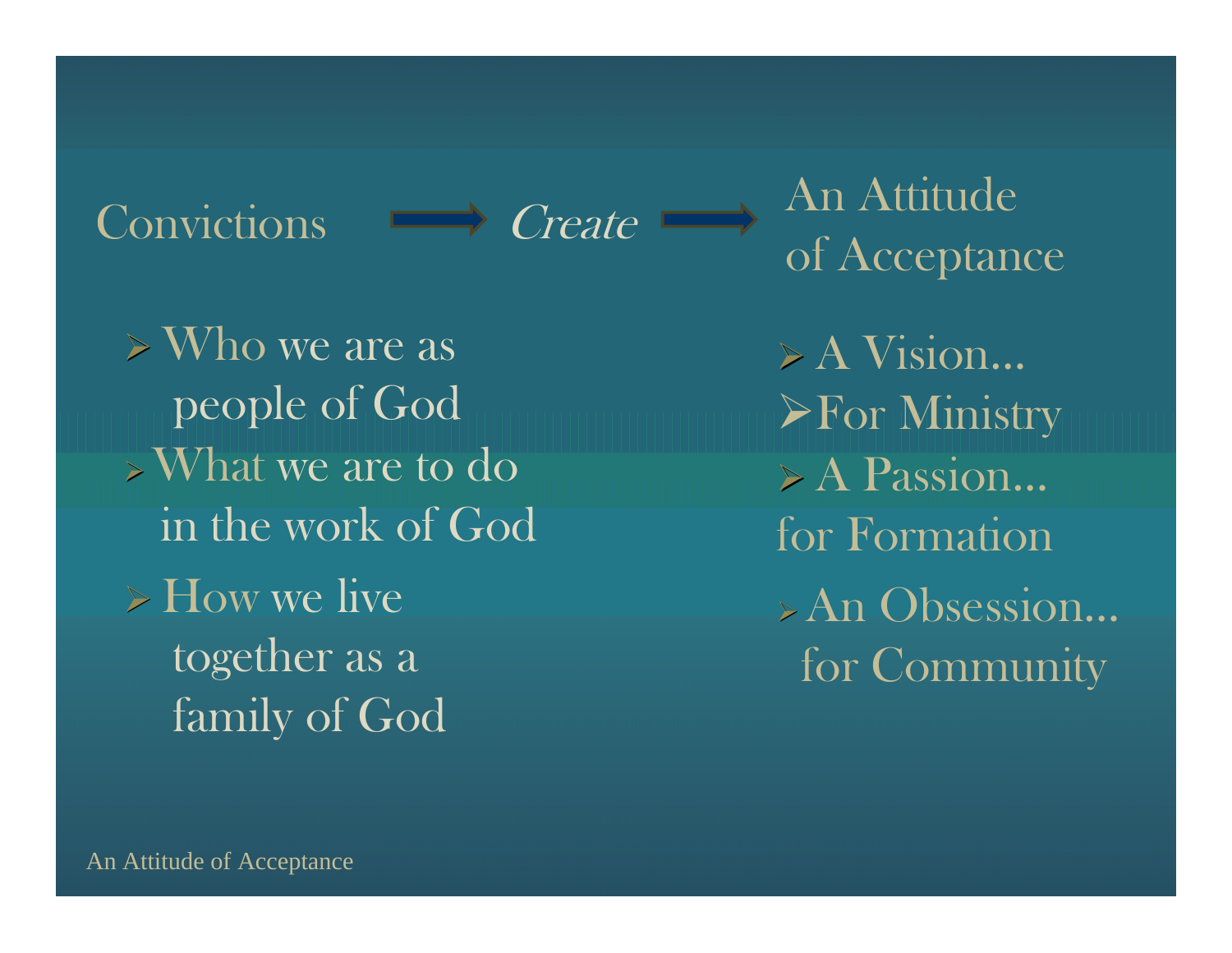## The Joy and Pain of Leadership



JOY and PRAISE!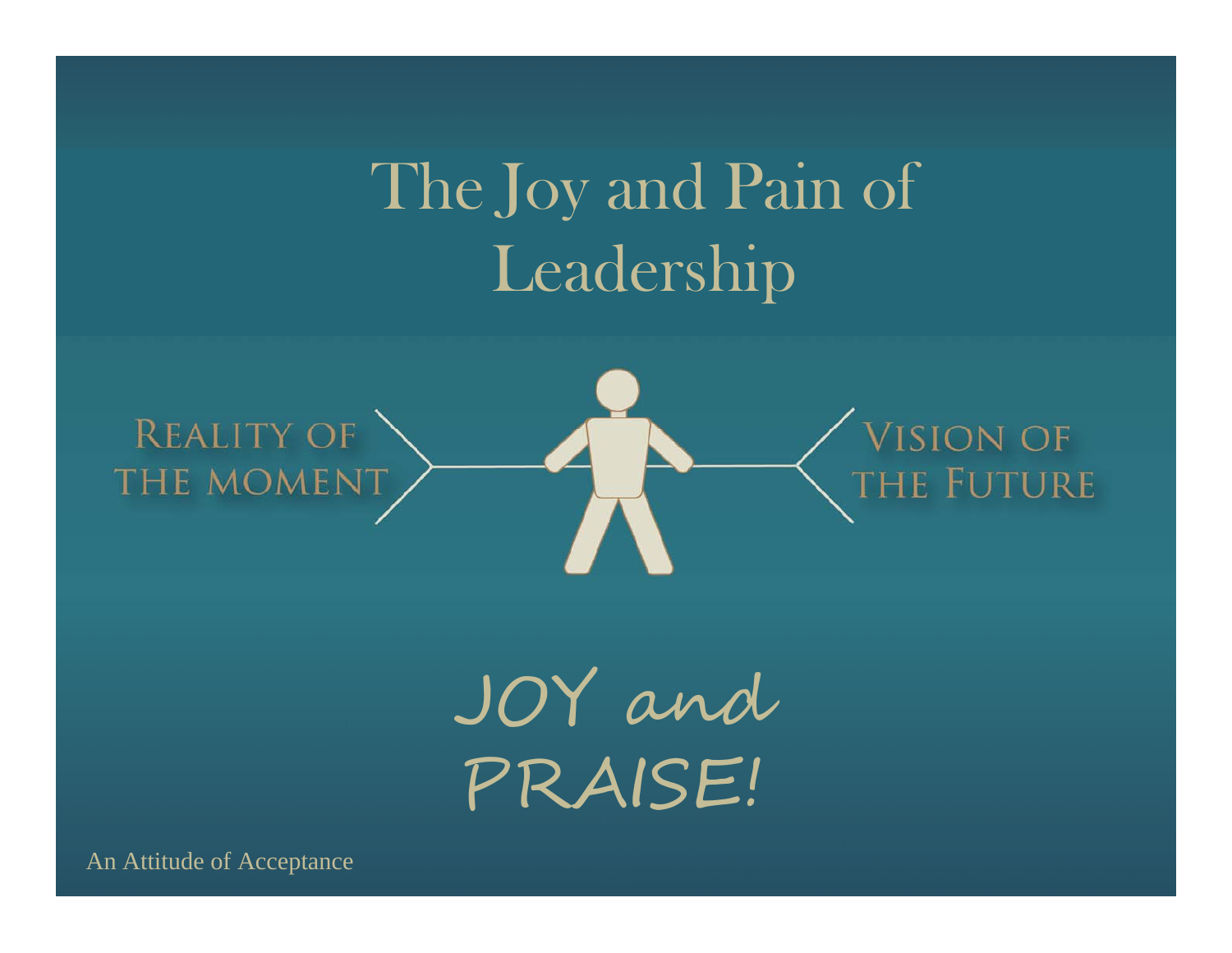"THE MOST IMPORTANT ATTRIBUTE OF A LEADER IS NOT KNOWLEDGE OR TECHNIQUE BUT WHAT THE LEADER BRINGS IN HIS/HER PRESENCE. AND THE PRESENCE HE/SHE NEEDS IS A NON-ANXIOUS PRESENCE."

> Edwin Friedman FoundationLEADERSHIP IN THE AGE OF THE QUICK FIX: A FAILURE OF NERVES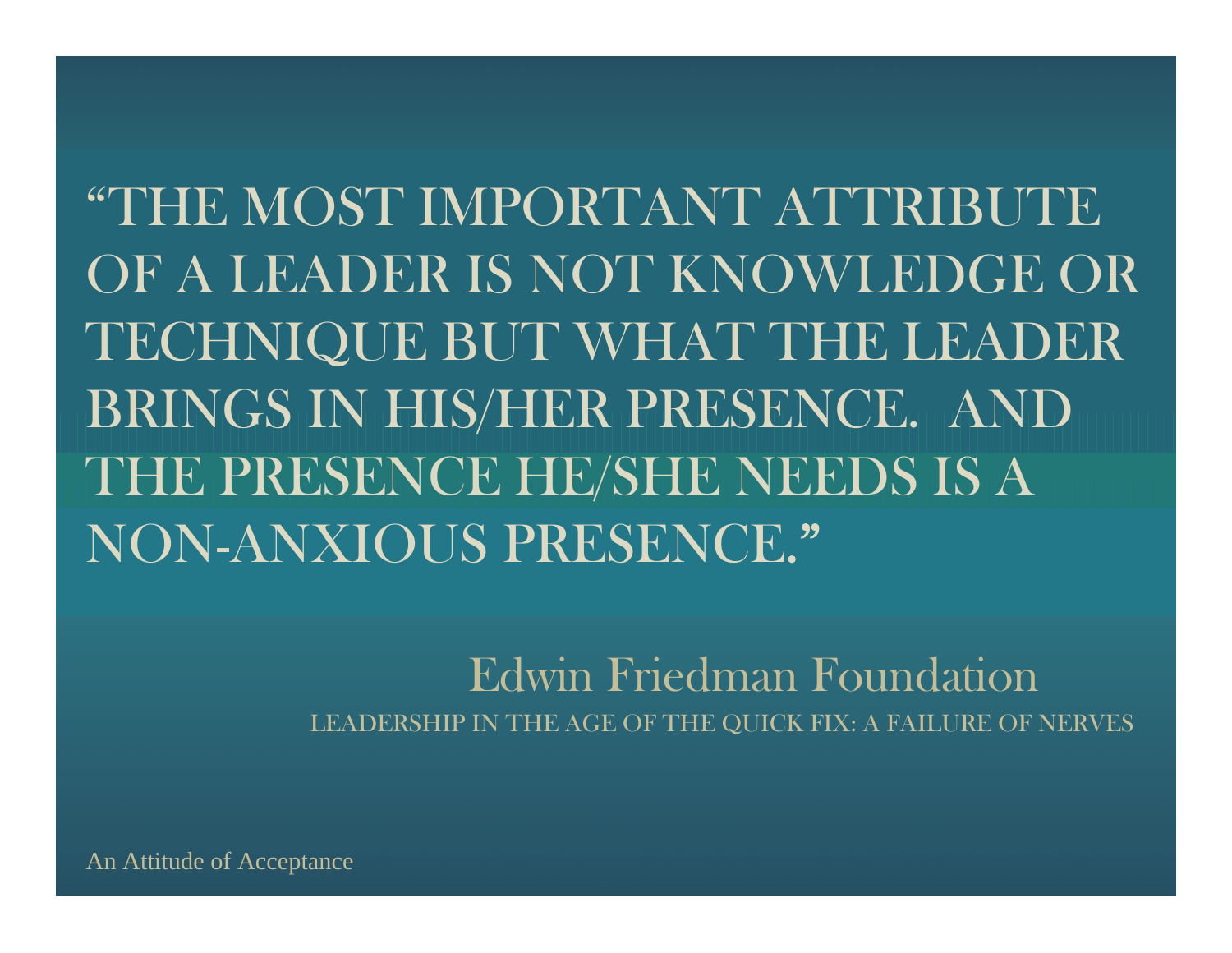When you encounter the "reality" of good and godly people differing and colliding with you:

#### Acceptance 1 2 3 4 5 6 7 8 9 10 Rejection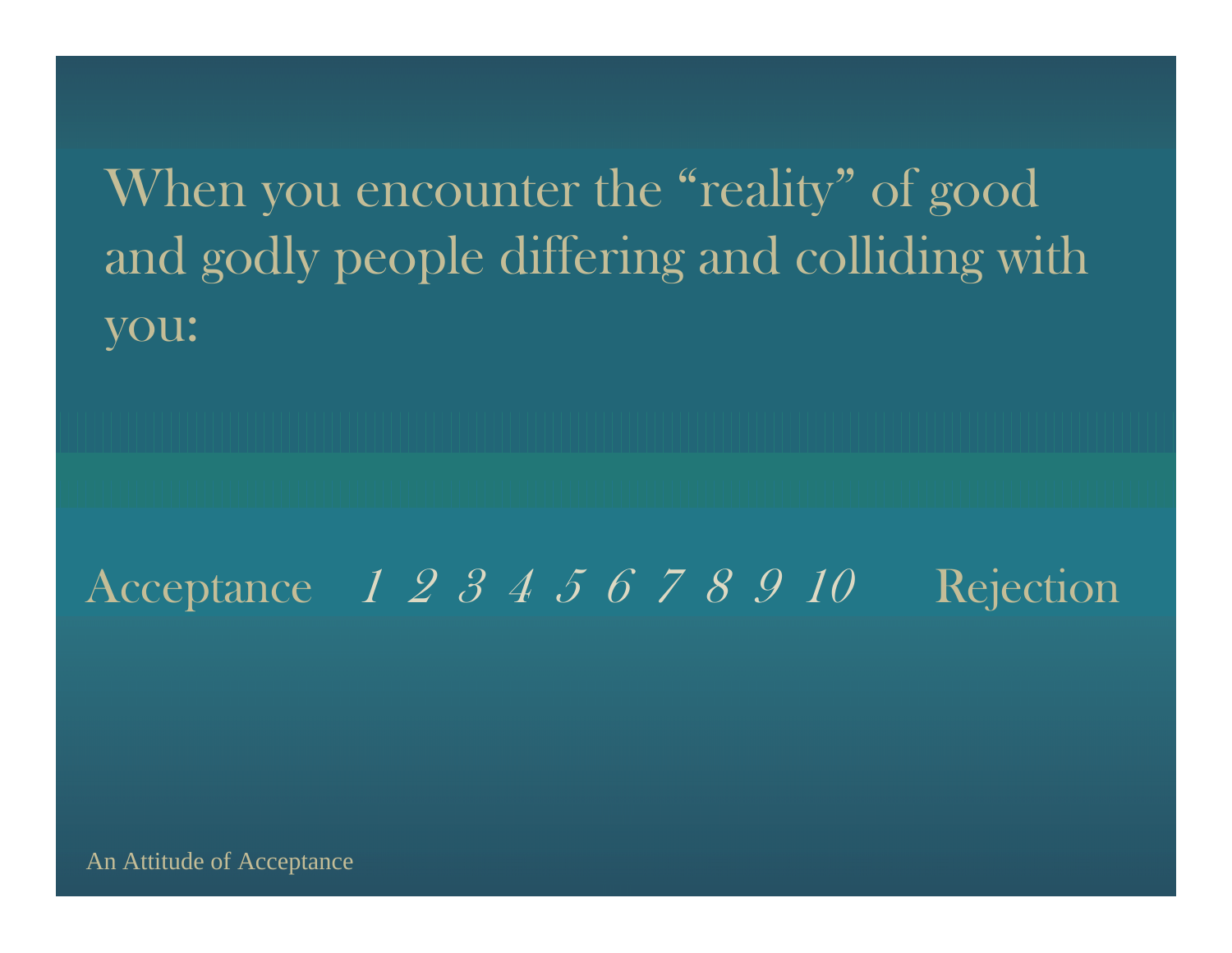Remember, what John 3:16 is to the unbeliever, Romans 15:7 is to the believer.

"ACCEPT ONE ANOTHER THEN, JUST AS CHRIST ACCEPTED YOU, IN ORDER TO BRING PRAISE TO GOD"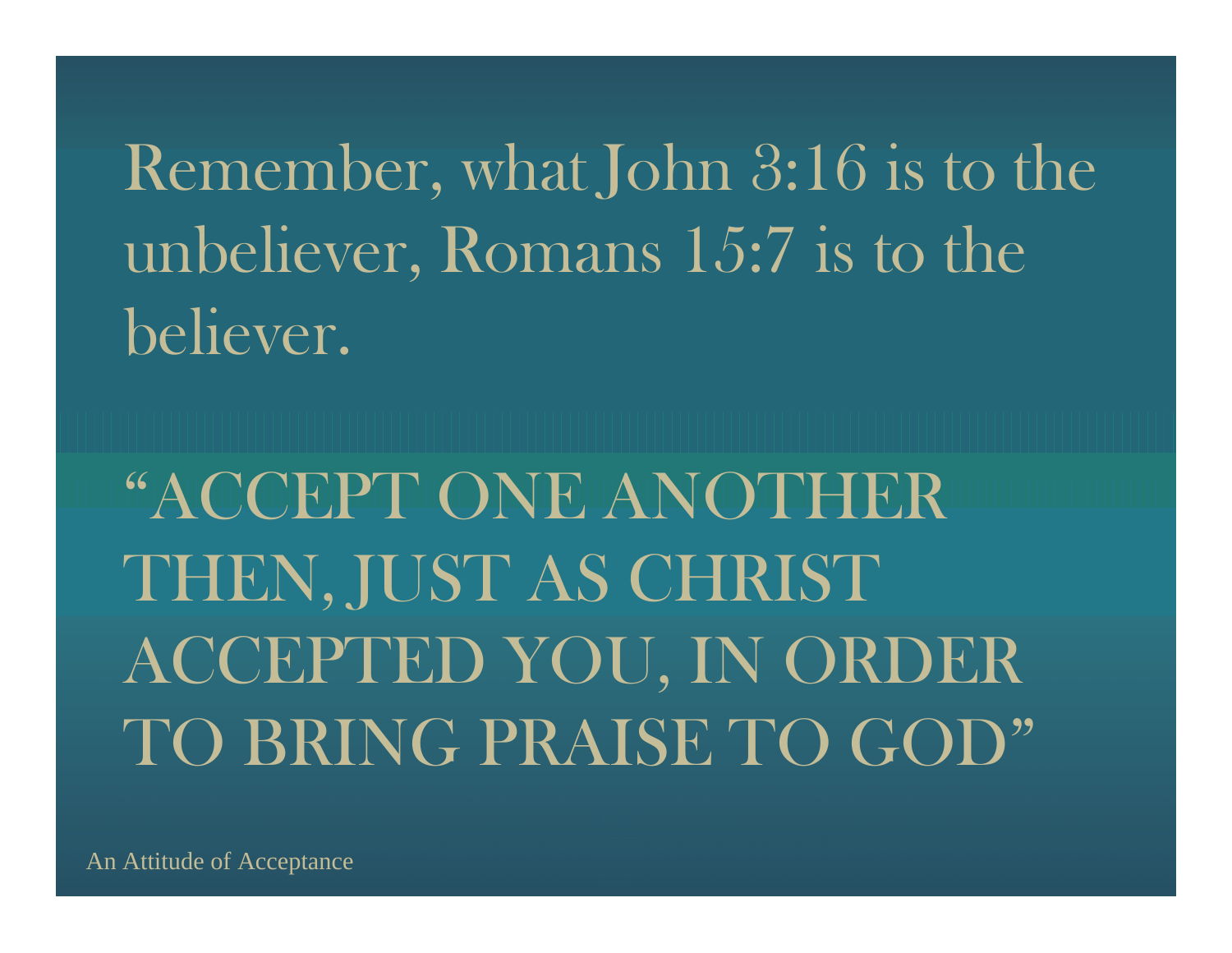#### CONTINUE THIS DISCUSSION WITH ME:

#### WWW.NAZARENEBLOGS.ORG./LEBRONFAIRBANKS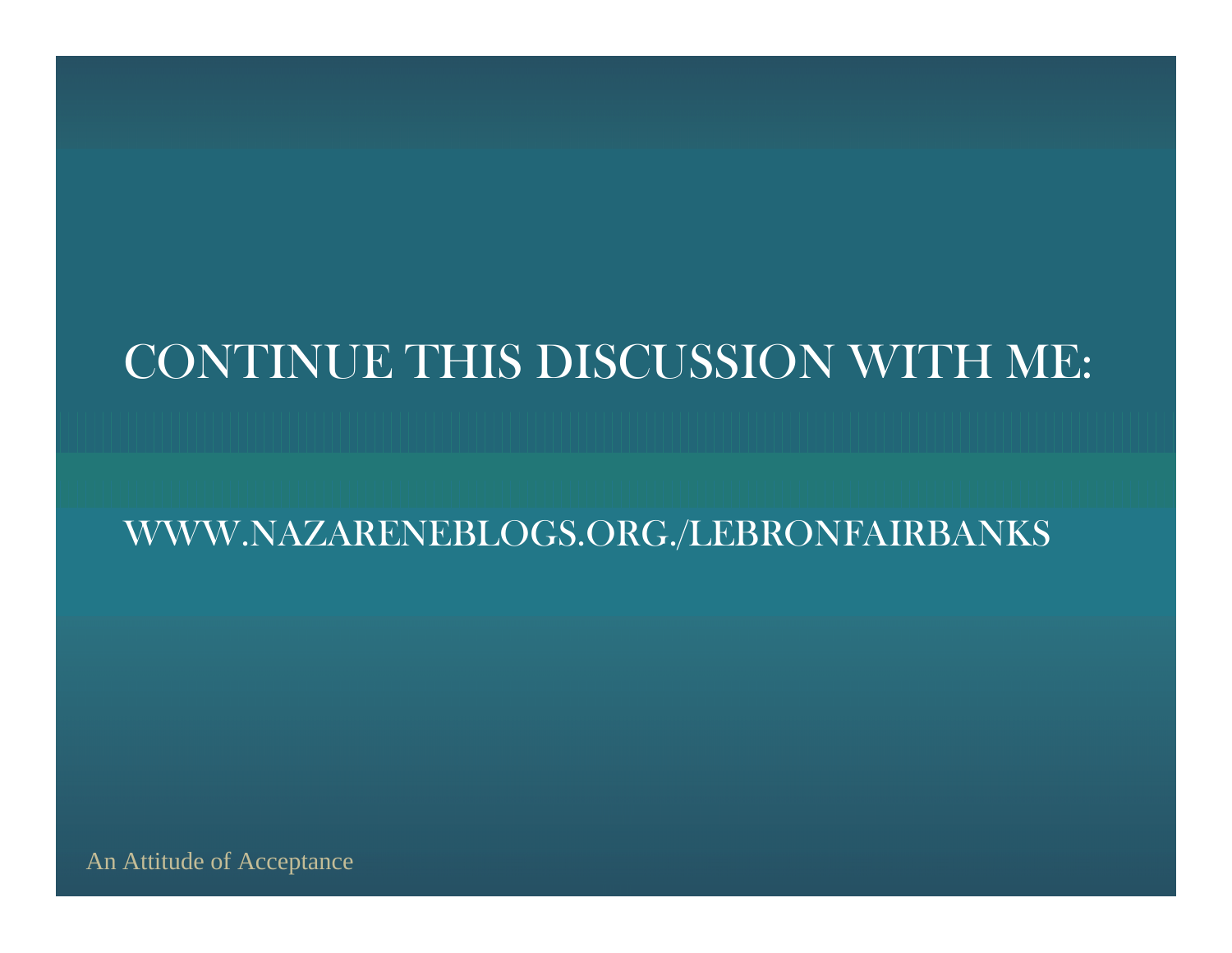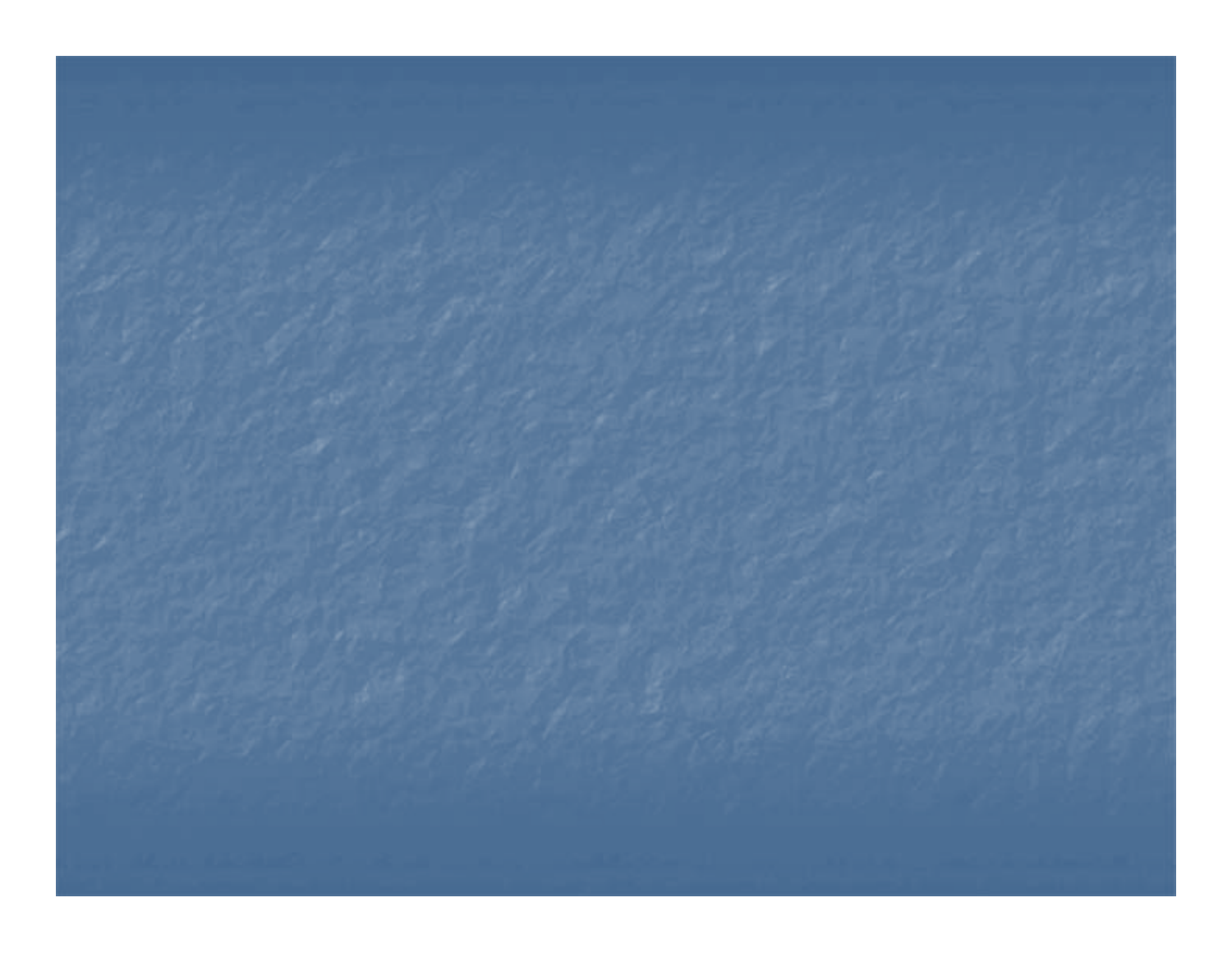He who has been stealing must steal no longer, but must work, doing something useful with his own hands, that he may have something to share with those in need. Do not let any unwholesome talk come out of your mouths, but only what is helpful for building others up according to their needs, that it may benefit those who listen.